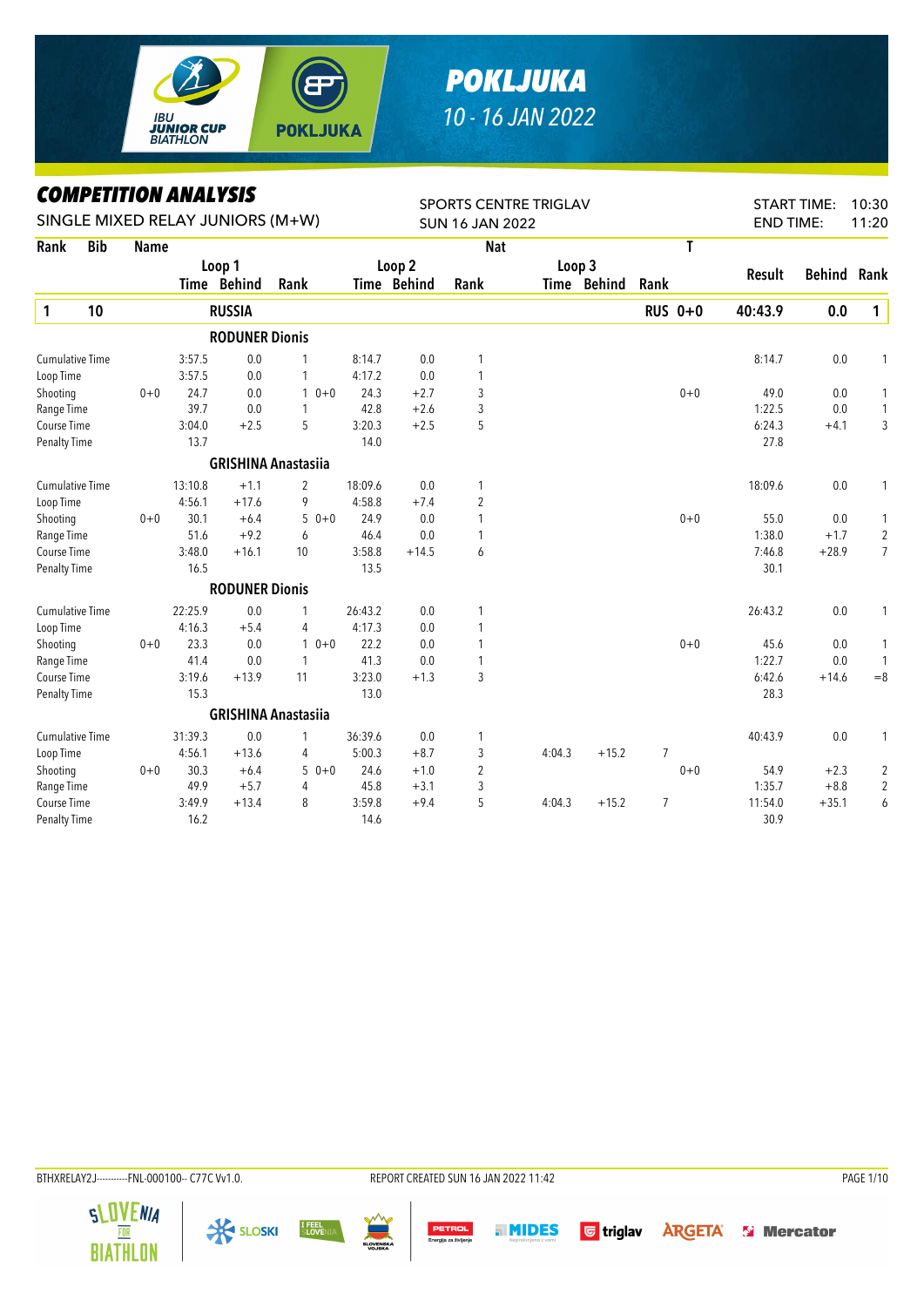| Rank                               | <b>Bib</b> | <b>Name</b> |                                                |                         |                             |                  |                   | <b>Nat</b>                           |        |             | T              |                  |                    |                                |
|------------------------------------|------------|-------------|------------------------------------------------|-------------------------|-----------------------------|------------------|-------------------|--------------------------------------|--------|-------------|----------------|------------------|--------------------|--------------------------------|
|                                    |            |             |                                                | Loop 1                  |                             |                  | Loop 2            |                                      | Loop 3 |             |                | Result           | <b>Behind Rank</b> |                                |
|                                    |            |             |                                                | Time Behind             | Rank                        |                  | Time Behind       | Rank                                 |        | Time Behind | Rank           |                  |                    |                                |
| $\overline{2}$                     | 3          |             |                                                | <b>ITALY</b>            |                             |                  |                   |                                      |        |             | $ITA 1+12$     | 41:10.4          | $+26.5$            | $\overline{2}$                 |
|                                    |            |             |                                                | <b>MOLINARI Michele</b> |                             |                  |                   |                                      |        |             |                |                  |                    |                                |
| <b>Cumulative Time</b>             |            |             | 4:18.1                                         | $+20.6$                 | 8                           | 8:47.8           | $+33.1$           | 7                                    |        |             |                | 8:47.8           | $+33.1$            | 7                              |
| Loop Time                          |            |             | 4:18.1                                         | $+20.6$                 | 8                           | 4:29.7           | $+12.5$           | 7                                    |        |             |                |                  |                    |                                |
| Shooting                           |            | $0 + 2$     | 44.3                                           | $+19.6$                 | $10 \t 0+2$                 | 41.2             | $+19.6$           | 8                                    |        |             | $0 + 4$        | 1:25.5           | $+36.5$            | 7                              |
| Range Time<br>Course Time          |            |             | 1:02.3<br>3:02.4                               | $+22.6$<br>$+0.9$       | $=9$<br>3                   | 59.2<br>3:17.8   | $+19.0$<br>0.0    | 8<br>$=1$                            |        |             |                | 2:01.5<br>6:20.2 | $+39.0$<br>0.0     | $\overline{7}$<br>$\mathbf{1}$ |
| <b>Penalty Time</b>                |            |             | 13.3                                           |                         |                             | 12.6             |                   |                                      |        |             |                | 26.0             |                    |                                |
|                                    |            |             |                                                | <b>SCATTOLO Sara</b>    |                             |                  |                   |                                      |        |             |                |                  |                    |                                |
| <b>Cumulative Time</b>             |            |             | 13:33.9                                        | $+24.2$                 | 5                           | 18:41.5          | $+31.9$           | 4                                    |        |             |                | 18:41.5          | $+31.9$            | 4                              |
| Loop Time                          |            |             | 4:46.1                                         | $+7.6$                  | 5                           | 5:07.6           | $+16.2$           | 4                                    |        |             |                |                  |                    |                                |
| Shooting                           |            | $0 + 1$     | 39.9                                           | $+16.2$                 | $=10$ 0+2                   | 46.0             | $+21.1$           | 6                                    |        |             | $0 + 3$        | 1:26.0           | $+31.0$            | 7                              |
| Range Time                         |            |             | 1:00.1                                         | $+17.7$                 | 11                          | 1:07.4           | $+21.0$           | 8                                    |        |             |                | 2:07.5           | $+31.2$            | 8                              |
| Course Time                        |            |             | 3:31.9                                         | 0.0                     | $\mathbf{1}$                | 3:46.0           | $+1.7$            | 2                                    |        |             |                | 7:17.9           | 0.0                | 1                              |
| <b>Penalty Time</b>                |            |             | 14.1                                           |                         |                             | 14.2             |                   |                                      |        |             |                | 28.3             |                    |                                |
|                                    |            |             |                                                | <b>MOLINARI Michele</b> |                             |                  |                   |                                      |        |             |                |                  |                    |                                |
| <b>Cumulative Time</b>             |            |             | 23:19.0                                        | $+53.1$                 | 7                           | 27:39.5          | $+56.3$           | 3                                    |        |             |                | 27:39.5          | $+56.3$            | 3                              |
| Loop Time                          |            |             | 4:37.5                                         | $+26.6$                 | 10                          | 4:20.5           | $+3.2$            | $\overline{2}$                       |        |             |                |                  |                    |                                |
| Shooting                           |            | $1 + 3$     | 49.1                                           | $+25.8$                 | $11 \t 0+1$                 | 28.2             | $+6.0$            | 3                                    |        |             | $1 + 4$        | 1:17.4           | $+31.8$            | 5                              |
| Range Time                         |            |             | 1:07.0                                         | $+25.6$                 | 11                          | 46.1             | $+4.8$            | 3                                    |        |             |                | 1:53.1           | $+30.4$            | 4                              |
| Course Time                        |            |             | 3:05.7<br>24.8                                 | 0.0                     | $\mathbf{1}$                | 3:22.3<br>12.1   | $+0.6$            | 2                                    |        |             |                | 6:28.0<br>36.9   | $0.0\,$            | 1                              |
| <b>Penalty Time</b>                |            |             |                                                | <b>SCATTOLO Sara</b>    |                             |                  |                   |                                      |        |             |                |                  |                    |                                |
| <b>Cumulative Time</b>             |            |             | 32:22.0                                        | $+42.7$                 | $\overline{2}$              | 37:21.3          | $+41.7$           | 2                                    |        |             |                | 41:10.4          | $+26.5$            | 2                              |
| Loop Time                          |            |             | 4:42.5                                         | 0.0                     | $\mathbf{1}$                | 4:59.3           | $+7.7$            | 2                                    | 3:49.1 | 0.0         | 1              |                  |                    |                                |
| Shooting                           |            | $0 + 0$     | 28.7                                           | $+4.8$                  | 4<br>$0 + 1$                | 34.3             | $+10.7$           | 6                                    |        |             | $0 + 1$        | 1:03.0           | $+10.4$            | 4                              |
| Range Time                         |            |             | 48.2                                           | $+4.0$                  | 3                           | 54.7             | $+12.0$           | 6                                    |        |             |                | 1:42.9           | $+16.0$            | 3                              |
| Course Time                        |            |             | 3:39.4                                         | $+2.9$                  | $\overline{2}$              | 3:50.4           | 0.0               | 1                                    | 3:49.1 | 0.0         | 1              | 11:18.9          | 0.0                | 1                              |
| <b>Penalty Time</b>                |            |             | 14.8                                           |                         |                             | 14.2             |                   |                                      |        |             |                | 29.0             |                    |                                |
| 3                                  | 1          |             |                                                | <b>GERMANY</b>          |                             |                  |                   |                                      |        |             | GER 0+8        | 41:20.7          | $+36.8$            | $\mathbf{3}$                   |
|                                    |            |             |                                                |                         | <b>ARSAN Florian Martin</b> |                  |                   |                                      |        |             |                |                  |                    |                                |
| <b>Cumulative Time</b>             |            |             | 4:00.7                                         | $+3.2$                  | 2                           | 8:25.9           | $+11.2$           | 2                                    |        |             |                | 8:25.9           | $+11.2$            | $\overline{2}$                 |
| Loop Time                          |            |             | 4:00.7                                         | $+3.2$                  | $\overline{2}$              | 4:25.2           | $+8.0$            | 4                                    |        |             |                |                  |                    |                                |
| Shooting                           |            | $0 + 0$     | 28.1                                           | $+3.4$                  | $40+0$                      | 21.6             | 0.0               | 1                                    |        |             | $0 + 0$        | 49.8             | $+0.8$             | 2                              |
| Range Time                         |            |             | 45.6                                           | $+5.9$                  | $\overline{2}$              | 40.2             | $0.0\,$           | $\mathbf{1}$                         |        |             |                | 1:25.8           | $+3.3$             | $\overline{2}$                 |
| Course Time<br><b>Penalty Time</b> |            |             | 3:02.0<br>13.1                                 | $+0.5$                  | $\overline{2}$              | 3:31.6<br>13.4   | $+13.8$           | 12                                   |        |             |                | 6:33.6<br>26.5   | $+13.4$            | 10                             |
|                                    |            |             |                                                | <b>PUFF Johanna</b>     |                             |                  |                   |                                      |        |             |                |                  |                    |                                |
| <b>Cumulative Time</b>             |            |             | 13:09.7                                        | $0.0\,$                 | 1                           | 18:27.0          | $+17.4$           | 2                                    |        |             |                | 18:27.0          | $+17.4$            | $\overline{c}$                 |
| Loop Time                          |            |             | 4:43.8                                         | $+5.3$                  | 3                           | 5:17.3           | $+25.9$           | 5                                    |        |             |                |                  |                    |                                |
| Shooting                           |            | $0 + 0$     | 28.6                                           | $+4.9$                  | $20+2$                      | 47.6             | $+22.7$           | 9                                    |        |             | $0 + 2$        | 1:16.3           | $+21.3$            | 6                              |
| Range Time                         |            |             | 48.6                                           | $+6.2$                  | $=2$                        | 1:06.5           | $+20.1$           | $\overline{7}$                       |        |             |                | 1:55.1           | $+18.8$            | 6                              |
| Course Time                        |            |             | 3:40.0                                         | $+8.1$                  | 5                           | 3:56.1           | $+11.8$           | 5                                    |        |             |                | 7:36.1           | $+18.2$            | 5                              |
| Penalty Time                       |            |             | 15.2                                           |                         |                             | 14.7             |                   |                                      |        |             |                | 30.0             |                    |                                |
|                                    |            |             |                                                |                         | <b>ARSAN Florian Martin</b> |                  |                   |                                      |        |             |                |                  |                    |                                |
| <b>Cumulative Time</b>             |            |             | 22:53.4                                        | $+27.5$                 | $\overline{2}$              | 27:36.9          | $+53.7$           | 2                                    |        |             |                | 27:36.9          | $+53.7$            | 2                              |
| Loop Time                          |            |             | 4:26.4                                         | $+15.5$                 | 7                           | 4:43.5           | $+26.2$           | 6                                    |        |             |                |                  |                    |                                |
| Shooting                           |            | $0 + 2$     | 41.2                                           | $+17.9$                 | $70+3$                      | 44.1             | $+21.9$           | 9                                    |        |             | $0 + 5$        | 1:25.3           | $+39.7$            | 8                              |
| Range Time<br>Course Time          |            |             | 59.7<br>3:12.9                                 | $+18.3$<br>$+7.2$       | 6<br>5                      | 1:04.0<br>3:27.3 | $+22.7$<br>$+5.6$ | 9<br>7                               |        |             |                | 2:03.7<br>6:40.2 | $+41.0$<br>$+12.2$ | 9<br>$=$ 5                     |
| <b>Penalty Time</b>                |            |             | 13.8                                           |                         |                             | 12.2             |                   |                                      |        |             |                | 26.1             |                    |                                |
|                                    |            |             |                                                | <b>PUFF Johanna</b>     |                             |                  |                   |                                      |        |             |                |                  |                    |                                |
| Cumulative Time                    |            |             | 32:39.1                                        | $+59.8$                 | 3                           | 37:30.7          | $+51.1$           | 3                                    |        |             |                | 41:20.7          | $+36.8$            | 3                              |
| Loop Time                          |            |             | 5:02.2                                         | $+19.7$                 | 5                           | 4:51.6           | $0.0\,$           | $\mathbf{1}$                         | 3:50.0 | $+0.9$      | $\overline{2}$ |                  |                    |                                |
| Shooting                           |            | $0 + 1$     | 48.0                                           | $+24.1$                 | $12 \t 0+0$                 | 23.6             | 0.0               | 1                                    |        |             | $0 + 1$        | 1:11.6           | $+19.0$            | 6                              |
| Range Time                         |            |             | 1:05.6                                         | $+21.4$                 | 10                          | 42.8             | $+0.1$            | $\overline{2}$                       |        |             |                | 1:48.4           | $+21.5$            | 4                              |
| Course Time<br>Penalty Time        |            |             | 3:41.4<br>15.1                                 | $+4.9$                  | 3                           | 3:54.1<br>14.7   | $+3.7$            | $=2$                                 | 3:50.0 | $+0.9$      | $\overline{2}$ | 11:25.5<br>29.8  | $+6.6$             | $\overline{c}$                 |
|                                    |            |             |                                                |                         |                             |                  |                   |                                      |        |             |                |                  |                    |                                |
|                                    |            |             | BTHXRELAY2J-----------FNL-000100-- C77C Vv1.0. |                         |                             |                  |                   | REPORT CREATED SUN 16 JAN 2022 11:42 |        |             |                |                  |                    | PAGE 2/10                      |

**PETROL**<br>Energija za življenje

**THIDES** Gtriglav **ARGETA** 5 Mercator





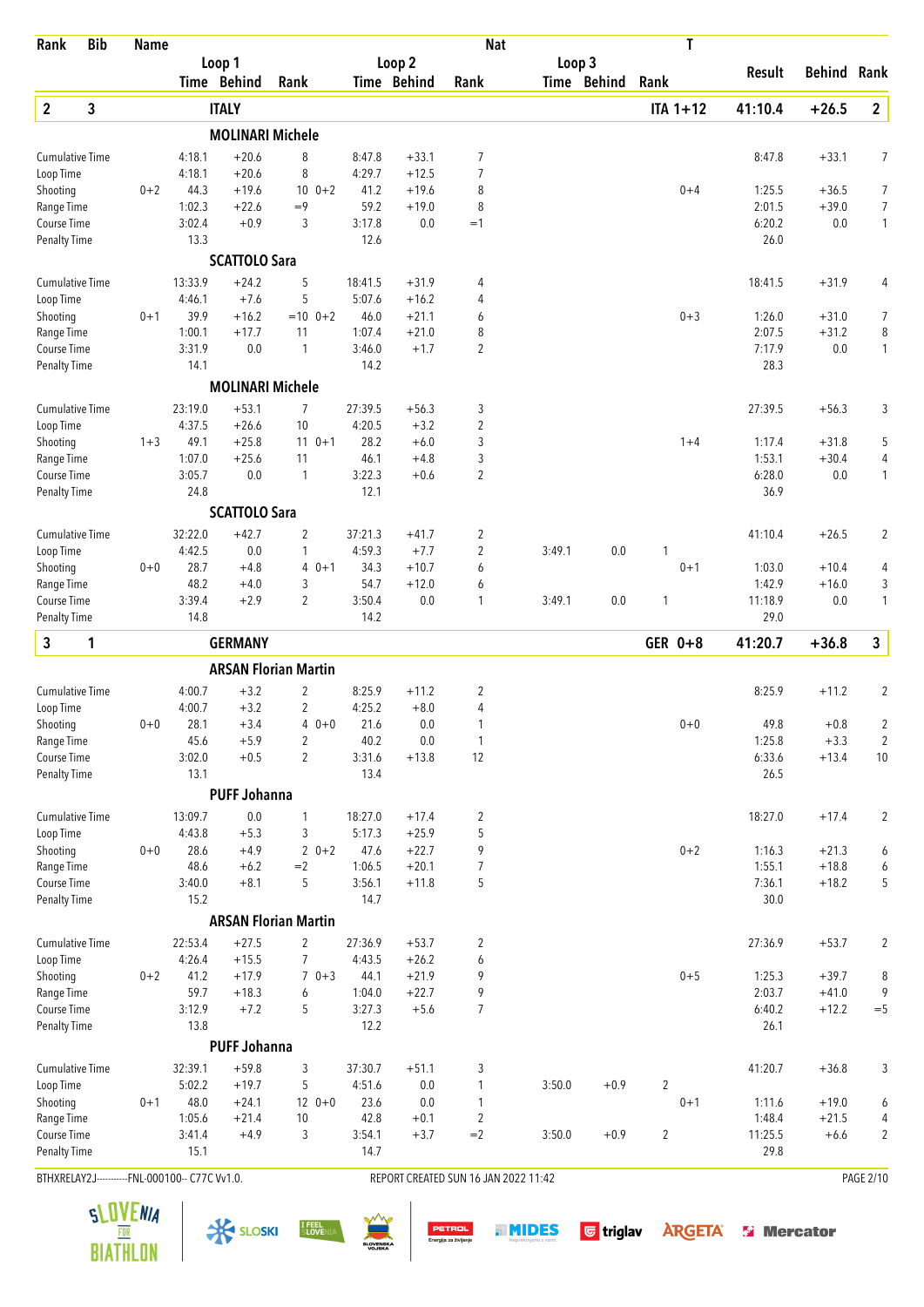| Rank                                           | <b>Bib</b> | <b>Name</b> |                |                        |                              |                |                    | <b>Nat</b>                           |        |             | T               |                  |                    |                     |
|------------------------------------------------|------------|-------------|----------------|------------------------|------------------------------|----------------|--------------------|--------------------------------------|--------|-------------|-----------------|------------------|--------------------|---------------------|
|                                                |            |             |                | Loop 1                 |                              |                | Loop 2             |                                      | Loop 3 |             |                 | Result           | <b>Behind Rank</b> |                     |
|                                                |            |             |                | Time Behind            | Rank                         |                | Time Behind        | Rank                                 |        | Time Behind | Rank            |                  |                    |                     |
| 4                                              | 4          |             |                | <b>UKRAINE</b>         |                              |                |                    |                                      |        |             | <b>UKR 0+11</b> | 42:14.1          | $+1:30.2$          | 4                   |
|                                                |            |             |                | <b>MANDZYN Vitalii</b> |                              |                |                    |                                      |        |             |                 |                  |                    |                     |
| <b>Cumulative Time</b>                         |            |             | 4:02.4         | $+4.9$                 | 3                            | 8:29.1         | $+14.4$            | 3                                    |        |             |                 | 8:29.1           | $+14.4$            | 3                   |
| Loop Time                                      |            |             | 4:02.4         | $+4.9$                 | 3                            | 4:26.7         | $+9.5$             | 5                                    |        |             |                 |                  |                    |                     |
| Shooting                                       |            | $0 + 0$     | 29.4<br>46.0   | $+4.7$                 | 5<br>$0 + 1$<br>3            | 33.0<br>53.5   | $+11.4$            | 5                                    |        |             | $0 + 1$         | 1:02.5<br>1:39.5 | $+13.5$            | 5                   |
| Range Time<br>Course Time                      |            |             | 3:02.9         | $+6.3$<br>$+1.4$       | $\overline{4}$               | 3:19.4         | $+13.3$<br>$+1.6$  | 6<br>4                               |        |             |                 | 6:22.3           | $+17.0$<br>$+2.1$  | 5<br>$\overline{2}$ |
| <b>Penalty Time</b>                            |            |             | 13.5           |                        |                              | 13.7           |                    |                                      |        |             |                 | 27.2             |                    |                     |
|                                                |            |             |                |                        | MERKUSHYNA Oleksandra        |                |                    |                                      |        |             |                 |                  |                    |                     |
| <b>Cumulative Time</b>                         |            |             | 13:24.4        | $+14.7$                | 4                            | 18:44.0        | $+34.4$            | 5                                    |        |             |                 | 18:44.0          | $+34.4$            | 5                   |
| Loop Time                                      |            |             | 4:55.3         | $+16.8$                | 8                            | 5:19.6         | $+28.2$            | 7                                    |        |             |                 |                  |                    |                     |
| Shooting                                       |            | $0 + 0$     | 29.3           | $+5.6$                 | $0 + 3$<br>3                 | 46.5           | $+21.6$            | 8                                    |        |             | $0 + 3$         | 1:15.8           | $+20.8$            | 5                   |
| Range Time                                     |            |             | 48.6           | $+6.2$                 | $=2$                         | 1:04.7         | $+18.3$            | 6                                    |        |             |                 | 1:53.3           | $+17.0$            | 5                   |
| Course Time                                    |            |             | 3:51.9         | $+20.0$                | 12                           | 4:00.9         | $+16.6$            | 8                                    |        |             |                 | 7:52.8           | $+34.9$            | 9                   |
| <b>Penalty Time</b>                            |            |             | 14.7           |                        |                              | 13.9           |                    |                                      |        |             |                 | 28.7             |                    |                     |
|                                                |            |             |                | <b>MANDZYN Vitalii</b> |                              |                |                    |                                      |        |             |                 |                  |                    |                     |
| <b>Cumulative Time</b>                         |            |             | 22:59.5        | $+33.6$                | 3                            | 27:49.4        | $+1:06.2$          | 4                                    |        |             |                 | 27:49.4          | $+1:06.2$          | 4                   |
| Loop Time                                      |            |             | 4:15.5         | $+4.6$                 | 3                            | 4:49.9         | $+32.6$            | 8                                    |        |             |                 |                  |                    |                     |
| Shooting                                       |            | $0 + 0$     | 27.7           | $+4.4$                 | $\overline{2}$<br>$0 + 3$    | 52.9           | $+30.7$            | 12                                   |        |             | $0 + 3$         | 1:20.7           | $+35.1$            | 6                   |
| Range Time                                     |            |             | 46.3           | $+4.9$                 | 2                            | 1:10.3         | $+29.0$            | 11                                   |        |             |                 | 1:56.6           | $+33.9$            | 6                   |
| Course Time<br><b>Penalty Time</b>             |            |             | 3:14.2<br>14.9 | $+8.5$                 | 8                            | 3:26.8<br>12.7 | $+5.1$             | 6                                    |        |             |                 | 6:41.0<br>27.7   | $+13.0$            | 7                   |
|                                                |            |             |                |                        | <b>MERKUSHYNA Oleksandra</b> |                |                    |                                      |        |             |                 |                  |                    |                     |
|                                                |            |             | 33:02.6        | $+1:23.3$              |                              | 38:21.9        | $+1:42.3$          |                                      |        |             |                 |                  |                    |                     |
| <b>Cumulative Time</b><br>Loop Time            |            |             | 5:13.2         | $+30.7$                | 5<br>9                       | 5:19.3         | $+27.7$            | 6<br>9                               | 3:52.2 | $+3.1$      | 3               | 42:14.1          | $+1:30.2$          | 4                   |
| Shooting                                       |            | $0 + 2$     | 42.1           | $+18.2$                | 8<br>$0 + 2$                 | 38.6           | $+15.0$            | 8                                    |        |             | $0 + 4$         | 1:20.8           | $+28.2$            | 9                   |
| Range Time                                     |            |             | 1:01.3         | $+17.1$                | 7                            | 56.4           | $+13.7$            | $\overline{7}$                       |        |             |                 | 1:57.7           | $+30.8$            | 8                   |
| Course Time                                    |            |             | 3:56.7         | $+20.2$                | 11                           | 4:08.1         | $+17.7$            | 9                                    | 3:52.2 | $+3.1$      | 3               | 11:57.0          | $+38.1$            | 8                   |
| <b>Penalty Time</b>                            |            |             | 15.2           |                        |                              | 14.8           |                    |                                      |        |             |                 | 30.0             |                    |                     |
| 5                                              | 13         |             |                | <b>SLOVAKIA</b>        |                              |                |                    |                                      |        |             | SVK 1+13        | 42:17.5          | $+1:33.6$          | 5                   |
|                                                |            |             |                | <b>CESNEK Damian</b>   |                              |                |                    |                                      |        |             |                 |                  |                    |                     |
| <b>Cumulative Time</b>                         |            |             | 4:33.2         | $+35.7$                | 12                           | 8:56.6         | $+41.9$            | 8                                    |        |             |                 | 8:56.6           | $+41.9$            | 8                   |
| Loop Time                                      |            |             | 4:33.2         | $+35.7$                | 12                           | 4:23.4         | $+6.2$             | 3                                    |        |             |                 |                  |                    |                     |
| Shooting                                       |            | $0 + 2$     | 54.5           | $+29.8$                | $12 \t 0+1$                  | 33.4           | $+11.8$            | 6                                    |        |             | $0 + 3$         | 1:27.9           | $+38.9$            | 8                   |
| Range Time                                     |            |             | 1:13.7         | $+34.0$                | 13                           | 53.4           | $+13.2$            | 5                                    |        |             |                 | 2:07.1           | $+44.6$            | 9                   |
| Course Time                                    |            |             | 3:06.6         | $+5.1$                 | 9                            | 3:17.8         | 0.0                | $=1$                                 |        |             |                 | 6:24.4           | $+4.2$             | 4                   |
| Penalty Time                                   |            |             | 12.9           |                        |                              | 12.1           |                    |                                      |        |             |                 | 25.0             |                    |                     |
|                                                |            |             |                | <b>REMENOVA Zuzana</b> |                              |                |                    |                                      |        |             |                 |                  |                    |                     |
| <b>Cumulative Time</b>                         |            |             | 13:41.7        | $+32.0$                | 7                            | 18:40.9        | $+31.3$            | 3                                    |        |             |                 | 18:40.9          | $+31.3$            | 3                   |
| Loop Time                                      |            |             | 4:45.1         | $+6.6$<br>$+11.7$      | 4<br>$80+2$                  | 4:59.2         | $+7.8$             | 3                                    |        |             | $0 + 3$         | 1:10.1           |                    |                     |
| Shooting<br>Range Time                         |            | $0 + 1$     | 35.4<br>54.0   | $+11.6$                | 7                            | 34.7<br>53.4   | $+9.8$<br>$+7.0$   | 3<br>$\overline{2}$                  |        |             |                 | 1:47.4           | $+15.1$<br>$+11.1$ | 3<br>3              |
| Course Time                                    |            |             | 3:35.6         | $+3.7$                 | $\overline{2}$               | 3:52.5         | $+8.2$             | 3                                    |        |             |                 | 7:28.1           | $+10.2$            | 3                   |
| <b>Penalty Time</b>                            |            |             | 15.4           |                        |                              | 13.2           |                    |                                      |        |             |                 | 28.7             |                    |                     |
|                                                |            |             |                | <b>CESNEK Damian</b>   |                              |                |                    |                                      |        |             |                 |                  |                    |                     |
| Cumulative Time                                |            |             | 23:05.1        | $+39.2$                | 5                            | 28:09.4        | $+1:26.2$          | 6                                    |        |             |                 | 28:09.4          | $+1:26.2$          | 6                   |
| Loop Time                                      |            |             | 4:24.2         | $+13.3$                | 6                            | 5:04.3         | $+47.0$            | 12                                   |        |             |                 |                  |                    |                     |
| Shooting                                       |            | $0 + 2$     | 43.4           | $+20.1$                | 8<br>$1 + 3$                 | 58.8           | $+36.6$            | 14                                   |        |             | $1 + 5$         | 1:42.2           | $+56.6$            | 13                  |
| Range Time                                     |            |             | 1:02.5         | $+21.1$                | 8                            | 1:18.2         | $+36.9$            | 14                                   |        |             |                 | 2:20.7           | $+58.0$            | 12                  |
| Course Time                                    |            |             | 3:07.6         | $+1.9$                 | $\overline{2}$               | 3:21.7         | 0.0                | $\mathbf{1}$                         |        |             |                 | 6:29.3           | $+1.3$             | $\overline{2}$      |
| <b>Penalty Time</b>                            |            |             | 14.0           |                        |                              | 24.3           |                    |                                      |        |             |                 | 38.4             |                    |                     |
|                                                |            |             |                | <b>REMENOVA Zuzana</b> |                              |                |                    |                                      |        |             |                 |                  |                    |                     |
| <b>Cumulative Time</b>                         |            |             | 32:54.3        | $+1:15.0$              | 4                            | 38:20.8        | $+1:41.2$          | 5                                    |        |             |                 | 42:17.5          | $+1:33.6$          | 5                   |
| Loop Time                                      |            |             | 4:44.9<br>27.9 | $+2.4$                 | 2<br>$30+2$                  | 5:26.5<br>46.5 | $+34.9$            | $10$                                 | 3:56.7 | $+7.6$      | 5               |                  |                    |                     |
| Shooting<br>Range Time                         |            | $0 + 0$     | 47.0           | $+4.0$<br>$+2.8$       | 2                            | 1:06.5         | $+22.9$<br>$+23.8$ | 12<br>12                             |        |             | $0 + 2$         | 1:14.4<br>1:53.5 | $+21.8$<br>$+26.6$ | 7<br>$\overline{7}$ |
| Course Time                                    |            |             | 3:43.0         | $+6.5$                 | 4                            | 4:04.6         | $+14.2$            | 7                                    | 3:56.7 | $+7.6$      | 5               | 11:44.3          | $+25.4$            | 4                   |
| <b>Penalty Time</b>                            |            |             | 14.9           |                        |                              | 15.3           |                    |                                      |        |             |                 | 30.2             |                    |                     |
| BTHXRELAY2J-----------FNL-000100-- C77C Vv1.0. |            |             |                |                        |                              |                |                    | REPORT CREATED SUN 16 JAN 2022 11:42 |        |             |                 |                  |                    | PAGE 3/10           |

 $\frac{1}{\sqrt{2}}$  SLOSKI  $\frac{1}{2}$  SLOSKI  $\frac{1}{2}$   $\frac{1}{2}$   $\frac{1}{2}$   $\frac{1}{2}$   $\frac{1}{2}$   $\frac{1}{2}$   $\frac{1}{2}$   $\frac{1}{2}$   $\frac{1}{2}$   $\frac{1}{2}$   $\frac{1}{2}$   $\frac{1}{2}$   $\frac{1}{2}$   $\frac{1}{2}$   $\frac{1}{2}$   $\frac{1}{2}$   $\frac{1}{2}$   $\frac{1}{2}$   $\frac{$ 



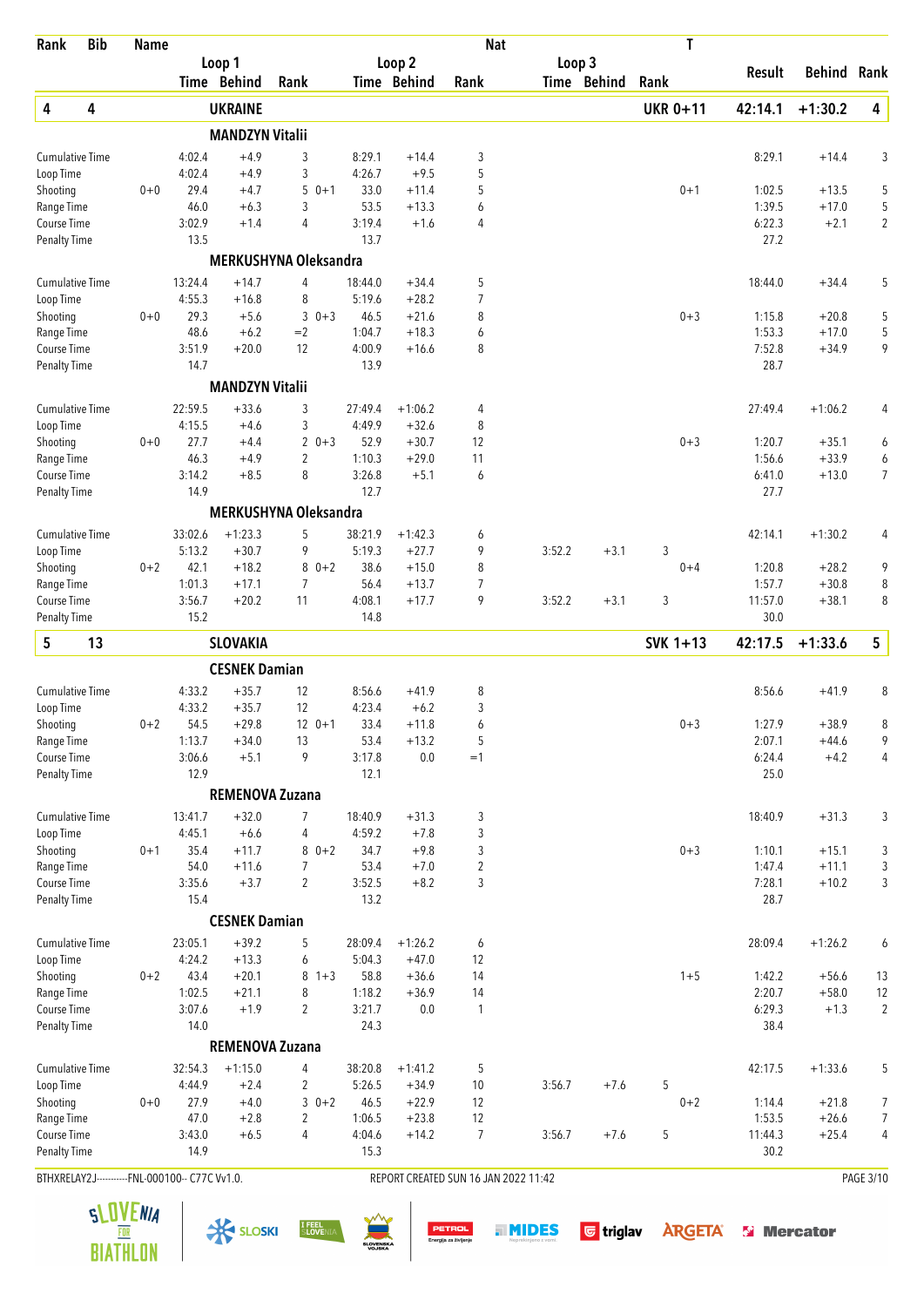| Rank                                | <b>Bib</b> | <b>Name</b>                                    |                   |                      |                           |                   |                      | <b>Nat</b>                           |        |             |      | T         |                  |                    |                     |
|-------------------------------------|------------|------------------------------------------------|-------------------|----------------------|---------------------------|-------------------|----------------------|--------------------------------------|--------|-------------|------|-----------|------------------|--------------------|---------------------|
|                                     |            |                                                |                   | Loop 1               |                           |                   | Loop 2               |                                      |        | Loop 3      |      |           | Result           | <b>Behind Rank</b> |                     |
|                                     |            |                                                |                   | Time Behind          | Rank                      |                   | Time Behind          | Rank                                 |        | Time Behind | Rank |           |                  |                    |                     |
| 6                                   | 8          |                                                |                   | <b>ESTONIA</b>       |                           |                   |                      |                                      |        |             |      | EST $1+6$ | 42:37.9          | $+1:54.0$          | 6                   |
|                                     |            |                                                |                   | <b>KULBIN Jakob</b>  |                           |                   |                      |                                      |        |             |      |           |                  |                    |                     |
| <b>Cumulative Time</b>              |            |                                                | 4:15.3            | $+17.8$              | $\overline{7}$            | 8:36.3            | $+21.6$              | 5                                    |        |             |      |           | 8:36.3           | $+21.6$            | 5                   |
| Loop Time                           |            |                                                | 4:15.3            | $+17.8$              | $\overline{7}$            | 4:21.0            | $+3.8$               | 2                                    |        |             |      |           |                  |                    |                     |
| Shooting                            |            | $0 + 1$                                        | 35.2              | $+10.5$              | $70+0$                    | 24.7              | $+3.1$               | 4                                    |        |             |      | $0 + 1$   | 59.9             | $+10.9$            | 4                   |
| Range Time<br>Course Time           |            |                                                | 56.5<br>3:05.5    | $+16.8$<br>$+4.0$    | 7<br>$\overline{7}$       | 42.5<br>3:26.4    | $+2.3$<br>$+8.6$     | 2<br>$= 8$                           |        |             |      |           | 1:39.0<br>6:31.9 | $+16.5$<br>$+11.7$ | 4<br>$\overline{7}$ |
| <b>Penalty Time</b>                 |            |                                                | 13.2              |                      |                           | 12.1              |                      |                                      |        |             |      |           | 25.3             |                    |                     |
|                                     |            |                                                |                   | <b>LIIV Lisbeth</b>  |                           |                   |                      |                                      |        |             |      |           |                  |                    |                     |
| <b>Cumulative Time</b>              |            |                                                | 13:23.4           | $+13.7$              | 3                         | 18:44.7           | $+35.1$              | 6                                    |        |             |      |           | 18:44.7          | $+35.1$            | 6                   |
| Loop Time                           |            |                                                | 4:47.1            | $+8.6$               | 6                         | 5:21.3            | $+29.9$              | 8                                    |        |             |      |           |                  |                    |                     |
| Shooting                            |            | $0 + 0$                                        | 33.1              | $+9.4$               | $\overline{7}$<br>$0 + 1$ | 40.8              | $+15.9$              | 5                                    |        |             |      | $0 + 1$   | 1:13.9           | $+18.9$            | 4                   |
| Range Time                          |            |                                                | 51.5              | $+9.1$               | 5                         | 57.8              | $+11.4$              | 5                                    |        |             |      |           | 1:49.3           | $+13.0$            | 4                   |
| Course Time                         |            |                                                | 3:40.5            | $+8.6$               | $\overline{7}$            | 4:09.5            | $+25.2$              | 9                                    |        |             |      |           | 7:50.0           | $+32.1$            | 8                   |
| <b>Penalty Time</b>                 |            |                                                | 15.0              |                      |                           | 13.9              |                      |                                      |        |             |      |           | 29.0             |                    |                     |
|                                     |            |                                                |                   | <b>KULBIN Jakob</b>  |                           |                   |                      |                                      |        |             |      |           |                  |                    |                     |
| <b>Cumulative Time</b>              |            |                                                | 22:59.8           | $+33.9$              | 4                         | 27:56.0           | $+1:12.8$            | 5                                    |        |             |      |           | 27:56.0          | $+1:12.8$          | 5                   |
| Loop Time                           |            |                                                | 4:15.1            | $+4.2$               | 2                         | 4:56.2            | $+38.9$              | 11                                   |        |             |      |           |                  |                    |                     |
| Shooting                            |            | $0 + 0$                                        | 28.2              | $+4.9$               | 3<br>$1 + 3$              | 47.1              | $+24.9$              | 11                                   |        |             |      | $1 + 3$   | 1:15.4           | $+29.8$            | 3                   |
| Range Time                          |            |                                                | 46.7              | $+5.3$               | 4                         | 1:05.6            | $+24.3$              | 10                                   |        |             |      |           | 1:52.3           | $+29.6$            | 3                   |
| Course Time<br><b>Penalty Time</b>  |            |                                                | 3:14.0<br>14.4    | $+8.3$               | $\overline{7}$            | 3:26.2<br>24.4    | $+4.5$               | 5                                    |        |             |      |           | 6:40.2<br>38.8   | $+12.2$            | $=$ 5               |
|                                     |            |                                                |                   | <b>LIIV Lisbeth</b>  |                           |                   |                      |                                      |        |             |      |           |                  |                    |                     |
|                                     |            |                                                |                   |                      |                           |                   |                      |                                      |        |             |      |           |                  |                    |                     |
| <b>Cumulative Time</b><br>Loop Time |            |                                                | 33:03.0<br>5:07.0 | $+1:23.7$<br>$+24.5$ | 6<br>$\overline{7}$       | 38:20.2<br>5:17.2 | $+1:40.6$<br>$+25.6$ | 4<br>8                               | 4:17.7 | $+28.6$     | 11   |           | 42:37.9          | $+1:54.0$          | 6                   |
| Shooting                            |            | $0 + 1$                                        | 46.8              | $+22.9$              | $= 9$ 0+0                 | 29.3              | $+5.7$               | 5                                    |        |             |      | $0 + 1$   | 1:16.2           | $+23.6$            | 8                   |
| Range Time                          |            |                                                | 1:04.2            | $+20.0$              | 9                         | 48.1              | $+5.4$               | 4                                    |        |             |      |           | 1:52.3           | $+25.4$            | 5                   |
| Course Time                         |            |                                                | 3:47.8            | $+11.3$              | 6                         | 4:13.6            | $+23.2$              | 11                                   | 4:17.7 | $+28.6$     | 11   |           | 12:19.1          | $+1:00.2$          | 11                  |
| <b>Penalty Time</b>                 |            |                                                | 15.0              |                      |                           | 15.5              |                      |                                      |        |             |      |           | 30.5             |                    |                     |
| $\overline{7}$                      | 5          |                                                |                   | <b>AUSTRIA</b>       |                           |                   |                      |                                      |        |             |      | AUT 1+9   | 42:49.2          | $+2:05.3$          | $\overline{7}$      |
|                                     |            |                                                |                   |                      | <b>KIENESBERGER Leon</b>  |                   |                      |                                      |        |             |      |           |                  |                    |                     |
| <b>Cumulative Time</b>              |            |                                                | 4:08.6            | $+11.1$              | 5                         | 8:43.1            | $+28.4$              | 6                                    |        |             |      |           | 8:43.1           | $+28.4$            | 6                   |
| Loop Time                           |            |                                                | 4:08.6            | $+11.1$              | 5                         | 4:34.5            | $+17.3$              | 8                                    |        |             |      |           |                  |                    |                     |
| Shooting                            |            | $0 + 0$                                        | 29.9              | $+5.2$               | $60+2$                    | 36.0              | $+14.4$              | 7                                    |        |             |      | $0 + 2$   | 1:06.0           | $+17.0$            | 6                   |
| Range Time                          |            |                                                | 50.7              | $+11.0$              | 6                         | 58.5              | $+18.3$              | 7                                    |        |             |      |           | 1:49.2           | $+26.7$            | 6                   |
| Course Time                         |            |                                                | 3:04.6            | $+3.1$               | 6                         | 3:24.0            | $+6.2$               | 6                                    |        |             |      |           | 6:28.6           | $+8.4$             | 6                   |
| <b>Penalty Time</b>                 |            |                                                | 13.3              |                      |                           | 11.9              |                      |                                      |        |             |      |           | 25.2             |                    |                     |
|                                     |            |                                                |                   | <b>ANDEXER Anna</b>  |                           |                   |                      |                                      |        |             |      |           |                  |                    |                     |
| <b>Cumulative Time</b>              |            |                                                | 13:54.3           | $+44.6$              | 8                         | 18:45.7           | $+36.1$              | 7                                    |        |             |      |           | 18:45.7          | $+36.1$            | 7                   |
| Loop Time                           |            |                                                | 5:11.2            | $+32.7$              | 10                        | 4:51.4            | 0.0                  | 1                                    |        |             |      |           |                  |                    |                     |
| Shooting                            |            | $0 + 1$                                        | 56.5              | $+32.8$              | $140+0$                   | 34.2              | $+9.3$               | $\overline{2}$                       |        |             |      | $0 + 1$   | 1:30.8           | $+35.8$            | $=10$               |
| Range Time                          |            |                                                | 1:19.9            | $+37.5$              | 14                        | 53.5              | $+7.1$               | 3                                    |        |             |      |           | 2:13.4           | $+37.1$            | 10                  |
| Course Time                         |            |                                                | 3:36.9<br>14.4    | $+5.0$               | $\overline{4}$            | 3:44.3<br>13.5    | 0.0                  | 1                                    |        |             |      |           | 7:21.2<br>28.0   | $+3.3$             | $\overline{2}$      |
| <b>Penalty Time</b>                 |            |                                                |                   |                      | <b>KIENESBERGER Leon</b>  |                   |                      |                                      |        |             |      |           |                  |                    |                     |
|                                     |            |                                                |                   |                      |                           |                   |                      |                                      |        |             |      |           |                  |                    |                     |
| <b>Cumulative Time</b><br>Loop Time |            |                                                | 23:14.0<br>4:28.3 | $+48.1$<br>$+17.4$   | 6<br>9                    | 28:26.2<br>5:12.2 | $+1:43.0$<br>$+54.9$ | 7<br>15                              |        |             |      |           | 28:26.2          | $+1:43.0$          | 7                   |
| Shooting                            |            | $0 + 0$                                        | 40.8              | $+17.5$              | 6<br>$1 + 3$              | 1:02.3            | $+40.1$              | 15                                   |        |             |      | $1 + 3$   | 1:43.1           | $+57.5$            | 14                  |
| Range Time                          |            |                                                | 1:01.2            | $+19.8$              | 7                         | 1:19.7            | $+38.4$              | 15                                   |        |             |      |           | 2:20.9           | $+58.2$            | 13                  |
| Course Time                         |            |                                                | 3:13.4            | $+7.7$               | 6                         | 3:29.2            | $+7.5$               | 9                                    |        |             |      |           | 6:42.6           | $+14.6$            | $=\!\!8$            |
| <b>Penalty Time</b>                 |            |                                                | 13.6              |                      |                           | 23.3              |                      |                                      |        |             |      |           | 36.9             |                    |                     |
|                                     |            |                                                |                   | <b>ANDEXER Anna</b>  |                           |                   |                      |                                      |        |             |      |           |                  |                    |                     |
| <b>Cumulative Time</b>              |            |                                                | 33:42.5           | $+2:03.2$            | $\overline{7}$            | 38:53.0           | $+2:13.4$            | 7                                    |        |             |      |           | 42:49.2          | $+2:05.3$          | 7                   |
| Loop Time                           |            |                                                | 5:16.3            | $+33.8$              | 11                        | 5:10.5            | $+18.9$              | 6                                    | 3:56.2 | $+7.1$      | 4    |           |                  |                    |                     |
| Shooting                            |            | $0 + 2$                                        | 1:05.5            | $+41.6$              | $140+1$                   | 40.6              | $+17.0$              | 10                                   |        |             |      | $0 + 3$   | 1:46.2           | $+53.6$            | 13                  |
| Range Time                          |            |                                                | 1:25.0            | $+40.8$              | 14                        | 1:01.6            | $+18.9$              | 9                                    |        |             |      |           | 2:26.6           | $+59.7$            | 13                  |
| Course Time                         |            |                                                | 3:36.5            | 0.0                  | 1                         | 3:54.1            | $+3.7$               | $=2$                                 | 3:56.2 | $+7.1$      | 4    |           | 11:26.8          | $+7.9$             | 3                   |
| <b>Penalty Time</b>                 |            |                                                | 14.8              |                      |                           | 14.8              |                      |                                      |        |             |      |           | 29.6             |                    |                     |
|                                     |            | BTHXRELAY2J-----------FNL-000100-- C77C Vv1.0. |                   |                      |                           |                   |                      | REPORT CREATED SUN 16 JAN 2022 11:42 |        |             |      |           |                  |                    | <b>PAGE 4/10</b>    |

**BIATHLON** 



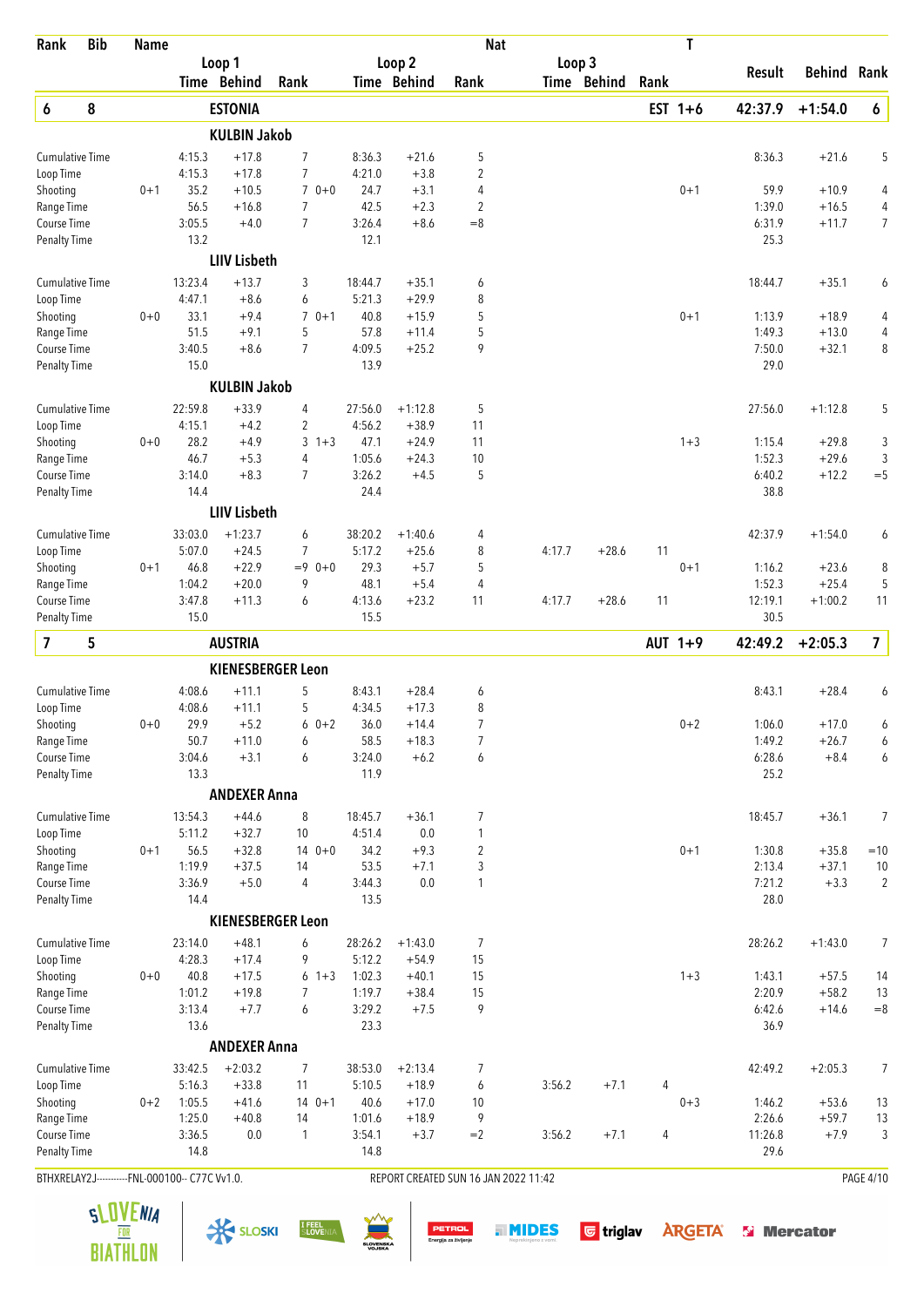| Rank                                           | <b>Bib</b> | <b>Name</b> |                   |                        |                                |                   |                      | <b>Nat</b>                           |        |             | T          |                   |                    |                  |
|------------------------------------------------|------------|-------------|-------------------|------------------------|--------------------------------|-------------------|----------------------|--------------------------------------|--------|-------------|------------|-------------------|--------------------|------------------|
|                                                |            |             |                   | Loop 1                 |                                |                   | Loop 2               |                                      | Loop 3 |             |            | Result            | <b>Behind Rank</b> |                  |
|                                                |            |             |                   | Time Behind            | Rank                           |                   | <b>Time Behind</b>   | Rank                                 |        | Time Behind | Rank       |                   |                    |                  |
| 8                                              | 7          |             |                   | <b>SWITZERLAND</b>     |                                |                   |                      |                                      |        |             | $SUI$ 3+12 | 43:12.1           | $+2:28.2$          | 8                |
|                                                |            |             |                   | <b>KELLER Yanis</b>    |                                |                   |                      |                                      |        |             |            |                   |                    |                  |
| <b>Cumulative Time</b>                         |            |             | 4:06.5            | $+9.0$                 | 4                              | 8:35.1            | $+20.4$              | 4                                    |        |             |            | 8:35.1            | $+20.4$            | 4                |
| Loop Time<br>Shooting                          |            | $0 + 0$     | 4:06.5<br>27.8    | $+9.0$<br>$+3.1$       | 4<br>$\overline{2}$<br>$0 + 1$ | 4:28.6<br>23.3    | $+11.4$<br>$+1.7$    | 6<br>$\overline{c}$                  |        |             | $0 + 1$    | 51.2              | $+2.2$             | 3                |
| Range Time                                     |            |             | 46.6              | $+6.9$                 | 5                              | 48.8              | $+8.6$               | 4                                    |        |             |            | 1:35.4            | $+12.9$            | 3                |
| Course Time                                    |            |             | 3:06.0            | $+4.5$                 | 8                              | 3:26.4            | $+8.6$               | $= 8$                                |        |             |            | 6:32.4            | $+12.2$            | $=8$             |
| <b>Penalty Time</b>                            |            |             | 13.8              |                        |                                | 13.4              |                      |                                      |        |             |            | 27.2              |                    |                  |
|                                                |            |             |                   | <b>KOENIG Seraina</b>  |                                |                   |                      |                                      |        |             |            |                   |                    |                  |
| <b>Cumulative Time</b>                         |            |             | 13:59.3           | $+49.6$                | 9                              | 19:39.6           | $+1:30.0$            | 9                                    |        |             |            | 19:39.6           | $+1:30.0$          | 9                |
| Loop Time                                      |            |             | 5:24.2            | $+45.7$                | 13                             | 5:40.3            | $+48.9$              | 11                                   |        |             |            |                   |                    |                  |
| Shooting                                       |            | $1 + 2$     | 56.3              | $+32.6$                | $13 + 3$                       | 53.1              | $+28.2$              | 10                                   |        |             | $2 + 5$    | 1:49.4            | $+54.4$            | 13               |
| Range Time                                     |            |             | 1:14.5            | $+32.1$                | 13                             | 1:12.2            | $+25.8$              | 10                                   |        |             |            | 2:26.7            | $+50.4$            | 13               |
| Course Time<br><b>Penalty Time</b>             |            |             | 3:41.3<br>28.3    | $+9.4$                 | 8                              | 4:00.2<br>27.8    | $+15.9$              | $\overline{7}$                       |        |             |            | 7:41.5<br>56.2    | $+23.6$            | 6                |
|                                                |            |             |                   | <b>KELLER Yanis</b>    |                                |                   |                      |                                      |        |             |            |                   |                    |                  |
| <b>Cumulative Time</b>                         |            |             | 23:50.5           | $+1:24.6$              | 9                              | 28:46.3           | $+2:03.1$            | 9                                    |        |             |            | 28:46.3           | $+2:03.1$          | 9                |
| Loop Time                                      |            |             | 4:10.9            | $0.0\,$                | 1                              | 4:55.8            | $+38.5$              | 10                                   |        |             |            |                   |                    |                  |
| Shooting                                       |            | $0 + 0$     | 28.9              | $+5.6$                 | 4<br>$1 + 3$                   | 45.2              | $+23.0$              | 10                                   |        |             | $1 + 3$    | 1:14.2            | $+28.6$            | $\boldsymbol{2}$ |
| Range Time                                     |            |             | 46.6              | $+5.2$                 | 3                              | 1:02.6            | $+21.3$              | $=7$                                 |        |             |            | 1:49.2            | $+26.5$            | $\overline{2}$   |
| Course Time                                    |            |             | 3:10.1            | $+4.4$                 | 3                              | 3:28.5            | $+6.8$               | 8                                    |        |             |            | 6:38.6            | $+10.6$            | 4                |
| <b>Penalty Time</b>                            |            |             | 14.2              |                        |                                | 24.7              |                      |                                      |        |             |            | 38.9              |                    |                  |
|                                                |            |             |                   | <b>KOENIG Seraina</b>  |                                |                   |                      |                                      |        |             |            |                   |                    |                  |
| <b>Cumulative Time</b>                         |            |             | 33:48.7           | $+2:09.4$              | 8                              | 39:04.4           | $+2:24.8$            | 8                                    |        |             |            | 43:12.1           | $+2:28.2$          | 8                |
| Loop Time                                      |            |             | 5:02.4            | $+19.9$                | 6                              | 5:15.7            | $+24.1$              | 7                                    | 4:07.7 | $+18.6$     | 8          |                   |                    |                  |
| Shooting                                       |            | $0 + 1$     | 39.3              | $+15.4$                | $\overline{7}$<br>$0 + 2$      | 42.2              | $+18.6$              | 11                                   |        |             | $0 + 3$    | 1:21.5            | $+28.9$            | 10               |
| Range Time<br>Course Time                      |            |             | 58.7<br>3:48.8    | $+14.5$<br>$+12.3$     | 6<br>7                         | 1:01.9<br>3:59.0  | $+19.2$<br>$+8.6$    | 10<br>4                              | 4:07.7 | $+18.6$     | 8          | 2:00.6<br>11:55.5 | $+33.7$<br>$+36.6$ | 9<br>7           |
| <b>Penalty Time</b>                            |            |             | 14.9              |                        |                                | 14.8              |                      |                                      |        |             |            | 29.7              |                    |                  |
| 9                                              | 9          |             |                   | <b>CZECH REPUBLIC</b>  |                                |                   |                      |                                      |        |             | $CZE$ 1+12 | 43:23.7           | $+2:39.8$          | 9                |
|                                                |            |             |                   | <b>KOCIAN Jakub</b>    |                                |                   |                      |                                      |        |             |            |                   |                    |                  |
| <b>Cumulative Time</b>                         |            |             | 4:09.1            | $+11.6$                | 6                              | 9:00.6            | $+45.9$              | 9                                    |        |             |            | 9:00.6            | $+45.9$            | 9                |
| Loop Time                                      |            |             | 4:09.1            | $+11.6$                | 6                              | 4:51.5            | $+34.3$              | 12                                   |        |             |            |                   |                    |                  |
| Shooting                                       |            | $0 + 0$     | 27.9              | $+3.2$                 | $30+3$                         | 1:02.2            | $+40.6$              | 16                                   |        |             | $0 + 3$    | 1:30.2            | $+41.2$            | 9                |
| Range Time                                     |            |             | 46.4              | $+6.7$                 | 4                              | 1:20.3            | $+40.1$              | 15                                   |        |             |            | 2:06.7            | $+44.2$            | 8                |
| Course Time                                    |            |             | 3:09.6            | $+8.1$                 | 12                             | 3:18.9            | $+1.1$               | 3                                    |        |             |            | 6:28.5            | $+8.3$             | 5                |
| <b>Penalty Time</b>                            |            |             | 13.0              |                        |                                | 12.2              |                      |                                      |        |             |            | 25.3              |                    |                  |
|                                                |            |             |                   | OTCOVSKA Kristyna      |                                |                   |                      |                                      |        |             |            |                   |                    |                  |
| Cumulative Time                                |            |             | 13:41.4           | $+31.7$                | 6                              | 19:09.3           | $+59.7$              | 8                                    |        |             |            | 19:09.3           | $+59.7$            | 8                |
| Loop Time                                      |            | $0 + 0$     | 4:40.8<br>29.5    | $+2.3$<br>$+5.8$       | $\overline{2}$<br>$40+3$       | 5:27.9<br>56.5    | $+36.5$<br>$+31.6$   | 9<br>12                              |        |             | $0 + 3$    | 1:26.1            | $+31.1$            | 8                |
| Shooting<br>Range Time                         |            |             | 49.4              | $+7.0$                 | 4                              | 1:17.2            | $+30.8$              | 12                                   |        |             |            | 2:06.6            | $+30.3$            | $\overline{7}$   |
| Course Time                                    |            |             | 3:36.0            | $+4.1$                 | 3                              | 3:55.6            | $+11.3$              | 4                                    |        |             |            | 7:31.6            | $+13.7$            | 4                |
| <b>Penalty Time</b>                            |            |             | 15.4              |                        |                                | 15.0              |                      |                                      |        |             |            | 30.5              |                    |                  |
|                                                |            |             |                   | <b>KOCIAN Jakub</b>    |                                |                   |                      |                                      |        |             |            |                   |                    |                  |
| Cumulative Time                                |            |             | 23:29.6           | $+1:03.7$              | 8                              | 28:36.6           | $+1:53.4$            | 8                                    |        |             |            | 28:36.6           | $+1:53.4$          | 8                |
| Loop Time                                      |            |             | 4:20.3            | $+9.4$                 | 5                              | 5:07.0            | $+49.7$              | 13                                   |        |             |            |                   |                    |                  |
| Shooting                                       |            | $0 + 0$     | 30.6              | $+7.3$                 | 5<br>$0 + 3$                   | 53.6              | $+31.4$              | 13                                   |        |             | $0 + 3$    | 1:24.2            | $+38.6$            | 7                |
| Range Time                                     |            |             | 49.5              | $+8.1$                 | 5                              | 1:11.0            | $+29.7$              | 12                                   |        |             |            | 2:00.5            | $+37.8$            | $\overline{7}$   |
| Course Time                                    |            |             | 3:16.8            | $+11.1$                | 9                              | 3:42.5            | $+20.8$              | 13                                   |        |             |            | 6:59.3            | $+31.3$            | 12               |
| <b>Penalty Time</b>                            |            |             | 14.0              |                        |                                | 13.4              |                      |                                      |        |             |            | 27.4              |                    |                  |
|                                                |            |             |                   | OTCOVSKA Kristyna      |                                |                   |                      |                                      |        |             |            |                   |                    |                  |
| <b>Cumulative Time</b>                         |            |             | 34:19.1<br>5:42.5 | $+2:39.8$<br>$+1:00.0$ | 9<br>14                        | 39:24.9<br>5:05.8 | $+2:45.3$<br>$+14.2$ | 9<br>5                               | 3:58.8 | $+9.7$      | 6          | 43:23.7           | $+2:39.8$          | 9                |
| Loop Time<br>Shooting                          |            | $1 + 3$     | 58.5              | $+34.6$                | $130+0$                        | 27.8              | $+4.2$               | 4                                    |        |             | $1 + 3$    | 1:26.4            | $+33.8$            | 11               |
| Range Time                                     |            |             | 1:19.2            | $+35.0$                | 13                             | 49.6              | $+6.9$               | 5                                    |        |             |            | 2:08.8            | $+41.9$            | 11               |
| Course Time                                    |            |             | 3:52.4            | $+15.9$                | 9                              | 4:00.3            | $+9.9$               | 6                                    | 3:58.8 | $+9.7$      | 6          | 11:51.5           | $+32.6$            | 5                |
| <b>Penalty Time</b>                            |            |             | 30.9              |                        |                                | 15.9              |                      |                                      |        |             |            | 46.8              |                    |                  |
| BTHXRELAY2J-----------FNL-000100-- C77C Vv1.0. |            |             |                   |                        |                                |                   |                      | REPORT CREATED SUN 16 JAN 2022 11:42 |        |             |            |                   |                    | <b>PAGE 5/10</b> |

 $\frac{1}{\sqrt{2}}$  SLOSKI SLOSKI SLOVENIA SUN DETROL SUNDES G triglav ARGETA SI Mercator



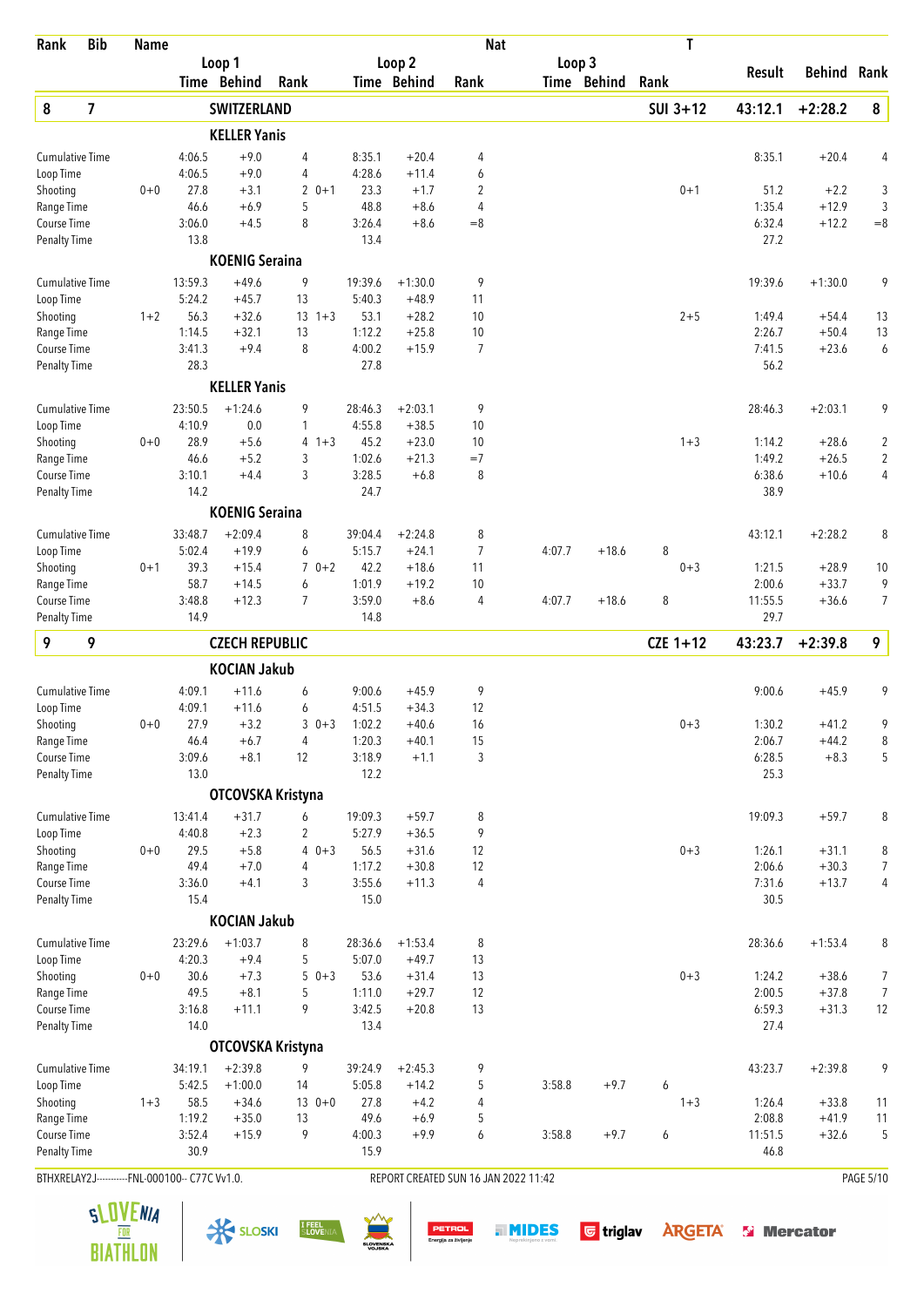| Rank                                           | <b>Bib</b>  | <b>Name</b> |                   |                       |                              |                   |                      | <b>Nat</b>                           |        |             | T               |                |           |                         |
|------------------------------------------------|-------------|-------------|-------------------|-----------------------|------------------------------|-------------------|----------------------|--------------------------------------|--------|-------------|-----------------|----------------|-----------|-------------------------|
|                                                |             |             |                   | Loop 1                |                              |                   | Loop <sub>2</sub>    |                                      | Loop 3 |             |                 | Result         | Behind    | Rank                    |
|                                                |             |             |                   | Time Behind           | Rank                         |                   | Time Behind          | Rank                                 |        | Time Behind | Rank            |                |           |                         |
| 10                                             | 11          |             |                   | <b>BULGARIA</b>       |                              |                   |                      |                                      |        |             | <b>BUL 3+11</b> | 43:40.5        | $+2:56.6$ | 10                      |
|                                                |             |             |                   | <b>ZASHEV Vasil</b>   |                              |                   |                      |                                      |        |             |                 |                |           |                         |
| <b>Cumulative Time</b>                         |             |             | 5:07.7            | $+1:10.2$             | 15                           | 9:56.5            | $+1:41.8$            | 13                                   |        |             |                 | 9:56.5         | $+1:41.8$ | 13                      |
| Loop Time                                      |             |             | 5:07.7            | $+1:10.2$             | 15                           | 4:48.8            | $+31.6$              | 9                                    |        |             |                 |                |           |                         |
| Shooting                                       |             | $2 + 3$     | 1:13.1            | $+48.4$               | $150+3$                      | 47.9              | $+26.3$              | 11                                   |        |             | $2 + 6$         | 2:01.0         | $+1:12.0$ | 15                      |
| Range Time<br>Course Time                      |             |             | 1:21.0<br>3:08.7  | $+41.3$               | 15                           | 1:07.9<br>3:28.1  | $+27.7$              | 12<br>10                             |        |             |                 | 2:28.9         | $+1:06.4$ | 14                      |
| <b>Penalty Time</b>                            |             |             | 37.9              | $+7.2$                | 10                           | 12.7              | $+10.3$              |                                      |        |             |                 | 6:36.8<br>50.7 | $+16.6$   | 12                      |
|                                                |             |             |                   |                       | <b>DIMITROVA Valentina</b>   |                   |                      |                                      |        |             |                 |                |           |                         |
|                                                |             |             | 14:35.0           | $+1:25.3$             | 12                           | 19:52.8           |                      |                                      |        |             |                 | 19:52.8        | $+1:43.2$ |                         |
| <b>Cumulative Time</b><br>Loop Time            |             |             | 4:38.5            | 0.0                   | 1                            | 5:17.8            | $+1:43.2$<br>$+26.4$ | 11<br>6                              |        |             |                 |                |           | 11                      |
| Shooting                                       |             | $0 + 0$     | 23.7              | 0.0                   | $10+1$                       | 36.8              | $+11.9$              | 4                                    |        |             | $0 + 1$         | 1:00.5         | $+5.5$    | $\overline{\mathbf{c}}$ |
| Range Time                                     |             |             | 42.4              | 0.0                   | 1                            | 53.9              | $+7.5$               | 4                                    |        |             |                 | 1:36.3         | 0.0       | $\mathbf{1}$            |
| Course Time                                    |             |             | 3:42.5            | $+10.6$               | 9                            | 4:10.8            | $+26.5$              | 10                                   |        |             |                 | 7:53.3         | $+35.4$   | 11                      |
| <b>Penalty Time</b>                            |             |             | 13.6              |                       |                              | 13.0              |                      |                                      |        |             |                 | 26.6           |           |                         |
|                                                |             |             |                   | <b>ZASHEV Vasil</b>   |                              |                   |                      |                                      |        |             |                 |                |           |                         |
| <b>Cumulative Time</b>                         |             |             | 25:06.9           | $+2:41.0$             | 12                           | 29:38.6           | $+2:55.4$            | 12                                   |        |             |                 | 29:38.6        | $+2:55.4$ | 12                      |
| Loop Time                                      |             |             | 5:14.1            | $+1:03.2$             | 14                           | 4:31.7            | $+14.4$              | 3                                    |        |             |                 |                |           |                         |
| Shooting                                       |             | $1 + 3$     | 1:06.8            | $+43.5$               | $140+1$                      | 28.8              | $+6.6$               | 4                                    |        |             | $1 + 4$         | 1:35.6         | $+50.0$   | 11                      |
| Range Time                                     |             |             | 1:28.3            | $+46.9$               | 14                           | 46.0              | $+4.7$               | 2                                    |        |             |                 | 2:14.3         | $+51.6$   | 11                      |
| Course Time<br><b>Penalty Time</b>             |             |             | 3:18.7<br>27.0    | $+13.0$               | 10                           | 3:33.5<br>12.1    | $+11.8$              | 11                                   |        |             |                 | 6:52.2<br>39.2 | $+24.2$   | 10                      |
|                                                |             |             |                   |                       | <b>DIMITROVA Valentina</b>   |                   |                      |                                      |        |             |                 |                |           |                         |
| <b>Cumulative Time</b>                         |             |             | 34:23.7           | $+2:44.4$             | 10                           | 39:27.3           | $+2:47.7$            | 10                                   |        |             |                 | 43:40.5        | $+2:56.6$ | 10                      |
| Loop Time                                      |             |             | 4:45.1            | $+2.6$                | 3                            | 5:03.6            | $+12.0$              | 4                                    | 4:13.2 | $+24.1$     | 10              |                |           |                         |
| Shooting                                       |             | $0+0$       | 25.6              | $+1.7$                | $20+0$                       | 27.0              | $+3.4$               | 3                                    |        |             | $0+0$           | 52.6           | 0.0       | 1                       |
| Range Time                                     |             |             | 44.2              | 0.0                   | 1                            | 42.7              | 0.0                  | 1                                    |        |             |                 | 1:26.9         | 0.0       | 1                       |
| Course Time                                    |             |             | 3:47.0            | $+10.5$               | 5                            | 4:06.7            | $+16.3$              | 8                                    | 4:13.2 | $+24.1$     | 10              | 12:06.9        | $+48.0$   | 9                       |
| <b>Penalty Time</b>                            |             |             | 13.9              |                       |                              | 14.2              |                      |                                      |        |             |                 | 28.1           |           |                         |
| 11                                             | $\mathbf 2$ |             |                   | <b>POLAND</b>         |                              |                   |                      |                                      |        |             | POL 0+16        | 44:51.6        | $+4:07.7$ | 11                      |
|                                                |             |             |                   | <b>JANIK Wojciech</b> |                              |                   |                      |                                      |        |             |                 |                |           |                         |
| <b>Cumulative Time</b>                         |             |             | 4:19.7            | $+22.2$               | 9                            | 9:09.6            | $+54.9$              | 10                                   |        |             |                 | 9:09.6         | $+54.9$   | 10                      |
| Loop Time                                      |             |             | 4:19.7            | $+22.2$               | 9                            | 4:49.9            | $+32.7$              | 11                                   |        |             |                 |                |           |                         |
| Shooting                                       |             | $0 + 2$     | 47.0              | $+22.3$               | $11 \t 0+2$                  | 47.7              | $+26.1$              | 10                                   |        |             | $0 + 4$         | 1:34.8         | $+45.8$   | $=11$                   |
| Range Time                                     |             |             | 1:04.2            | $+24.5$               | 11                           | 1:05.4            | $+25.2$              | 10                                   |        |             |                 | 2:09.6         | $+47.1$   | 10                      |
| Course Time<br>Penalty Time                    |             |             | 3:01.5<br>14.0    | $0.0\,$               | 1                            | 3:30.9<br>13.6    | $+13.1$              | 11                                   |        |             |                 | 6:32.4<br>27.6 | $+12.2$   | $=\!\!8$                |
|                                                |             |             |                   |                       | <b>SKROBISZEWSKA Barbara</b> |                   |                      |                                      |        |             |                 |                |           |                         |
|                                                |             |             |                   |                       |                              |                   |                      |                                      |        |             |                 |                |           |                         |
| Cumulative Time<br>Loop Time                   |             |             | 14:26.6<br>5:17.0 | $+1:16.9$<br>$+38.5$  | 11<br>11                     | 20:09.8<br>5:43.2 | $+2:00.2$<br>$+51.8$ | 12<br>12                             |        |             |                 | 20:09.8        | $+2:00.2$ | 12                      |
| Shooting                                       |             | $0 + 1$     | 55.7              | $+32.0$               | $12 \t 0+2$                  | 58.2              | $+33.3$              | 15                                   |        |             | $0 + 3$         | 1:53.9         | $+58.9$   | 14                      |
| Range Time                                     |             |             | 1:11.6            | $+29.2$               | 12                           | 1:16.5            | $+30.1$              | 11                                   |        |             |                 | 2:28.1         | $+51.8$   | 14                      |
| Course Time                                    |             |             | 3:51.4            | $+19.5$               | 11                           | 4:12.6            | $+28.3$              | 11                                   |        |             |                 | 8:04.0         | $+46.1$   | 12                      |
| Penalty Time                                   |             |             | 13.9              |                       |                              | 14.0              |                      |                                      |        |             |                 | 28.0           |           |                         |
|                                                |             |             |                   | <b>JANIK Wojciech</b> |                              |                   |                      |                                      |        |             |                 |                |           |                         |
| Cumulative Time                                |             |             | 24:54.5           | $+2:28.6$             | 11                           | 29:36.5           | $+2:53.3$            | 11                                   |        |             |                 | 29:36.5        | $+2:53.3$ | 11                      |
| Loop Time                                      |             |             | 4:44.7            | $+33.8$               | 12                           | 4:42.0            | $+24.7$              | 5                                    |        |             |                 |                |           |                         |
| Shooting                                       |             | $0 + 3$     | 51.5              | $+28.2$               | $12 \t 0+2$                  | 38.7              | $+16.5$              | 6                                    |        |             | $0 + 5$         | 1:30.2         | $+44.6$   | $10$                    |
| Range Time                                     |             |             | 1:08.1            | $+26.7$               | 12                           | 57.8              | $+16.5$              | 5                                    |        |             |                 | 2:05.9         | $+43.2$   | $10$                    |
| Course Time<br><b>Penalty Time</b>             |             |             | 3:22.9<br>13.6    | $+17.2$               | 12                           | 3:31.3<br>12.9    | $+9.6$               | 10                                   |        |             |                 | 6:54.2<br>26.5 | $+26.2$   | 11                      |
|                                                |             |             |                   |                       | <b>SKROBISZEWSKA Barbara</b> |                   |                      |                                      |        |             |                 |                |           |                         |
| <b>Cumulative Time</b>                         |             |             | 34:51.9           | $+3:12.6$             | 12                           | 40:40.7           | $+4:01.1$            | 12                                   |        |             |                 | 44:51.6        | $+4:07.7$ | 11                      |
| Loop Time                                      |             |             | 5:15.4            | $+32.9$               | 10                           | 5:48.8            | $+57.2$              | 12                                   | 4:10.9 | $+21.8$     | 9               |                |           |                         |
| Shooting                                       |             | $0 + 1$     | 46.8              | $+22.9$               | $= 9$ 0+3                    | 1:02.5            | $+38.9$              | 14                                   |        |             | $0 + 4$         | 1:49.3         | $+56.7$   | 14                      |
| Range Time                                     |             |             | 1:06.2            | $+22.0$               | 11                           | 1:21.6            | $+38.9$              | 14                                   |        |             |                 | 2:27.8         | $+1:00.9$ | 14                      |
| Course Time                                    |             |             | 3:54.6            | $+18.1$               | 10                           | 4:13.2            | $+22.8$              | 10                                   | 4:10.9 | $+21.8$     | 9               | 12:18.7        | $+59.8$   | $10$                    |
| <b>Penalty Time</b>                            |             |             | 14.6              |                       |                              | 14.0              |                      |                                      |        |             |                 | 28.6           |           |                         |
| BTHXRELAY2J-----------FNL-000100-- C77C Vv1.0. |             |             |                   |                       |                              |                   |                      | REPORT CREATED SUN 16 JAN 2022 11:42 |        |             |                 |                |           | PAGE 6/10               |

 $\frac{1}{\sqrt{2}}$  SLOSKI  $\frac{1}{2}$  SLOSKI  $\frac{1}{2}$   $\frac{1}{2}$   $\frac{1}{2}$   $\frac{1}{2}$   $\frac{1}{2}$   $\frac{1}{2}$   $\frac{1}{2}$   $\frac{1}{2}$   $\frac{1}{2}$   $\frac{1}{2}$   $\frac{1}{2}$   $\frac{1}{2}$   $\frac{1}{2}$   $\frac{1}{2}$   $\frac{1}{2}$   $\frac{1}{2}$   $\frac{1}{2}$   $\frac{1}{2}$   $\frac{$ 





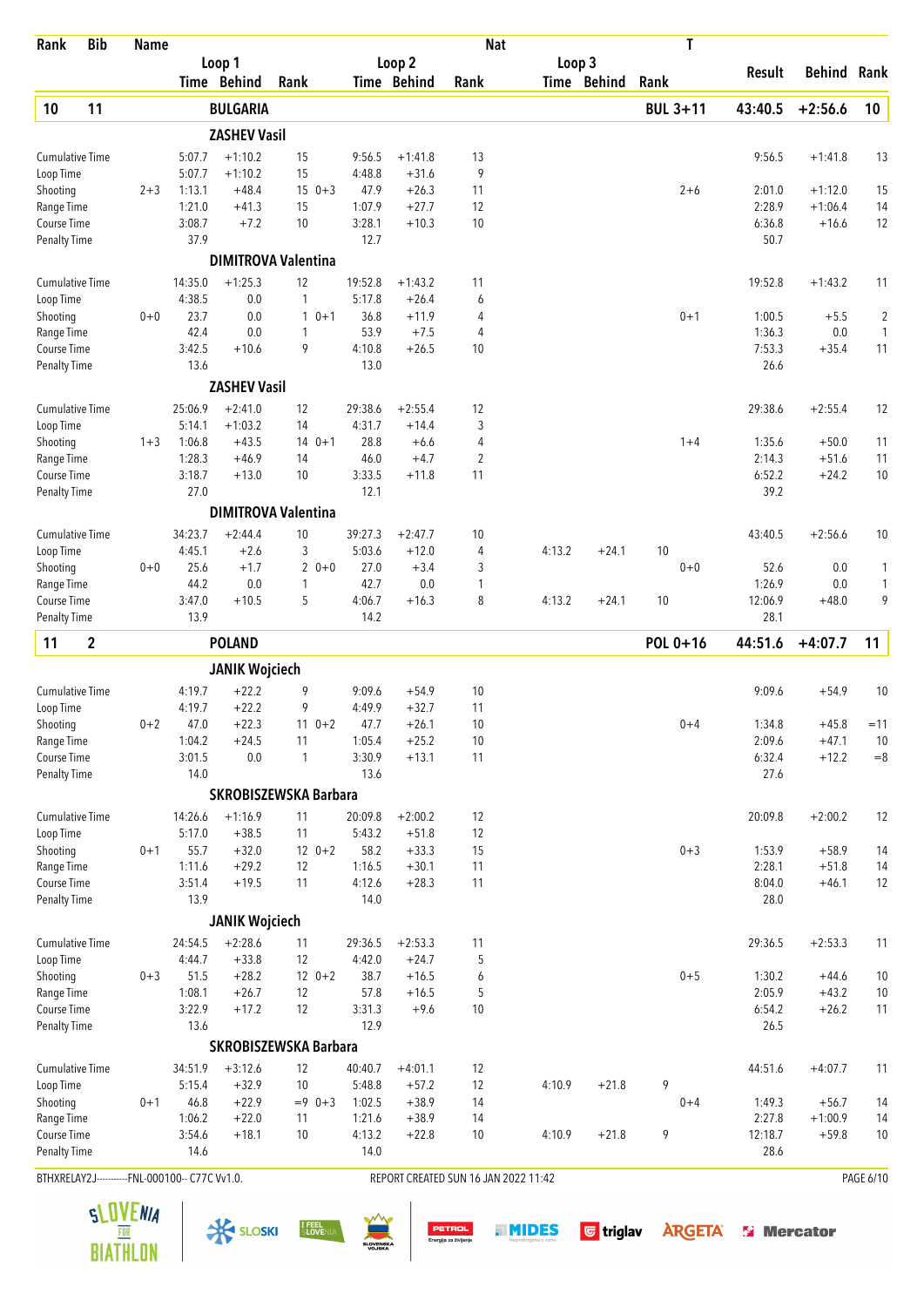| Rank                                           | <b>Bib</b> | <b>Name</b> |                   |                         |                      |                   |                      | <b>Nat</b>                           |        |             | T          |                  |                    |                  |
|------------------------------------------------|------------|-------------|-------------------|-------------------------|----------------------|-------------------|----------------------|--------------------------------------|--------|-------------|------------|------------------|--------------------|------------------|
|                                                |            |             |                   | Loop 1                  |                      |                   | Loop 2               |                                      | Loop 3 |             |            | Result           | Behind             | Rank             |
|                                                |            |             |                   | Time Behind             | Rank                 |                   | <b>Time Behind</b>   | Rank                                 |        | Time Behind | Rank       |                  |                    |                  |
| 12                                             | 17         |             |                   | <b>UNITED STATES</b>    |                      |                   |                      |                                      |        |             | USA 0+12   | 45:00.0          | $+4:16.1$          | 12               |
|                                                |            |             |                   | <b>BONACCI Vincent</b>  |                      |                   |                      |                                      |        |             |            |                  |                    |                  |
| <b>Cumulative Time</b>                         |            |             | 4:25.5            | $+28.0$                 | 10                   | 9:14.6            | $+59.9$              | 11                                   |        |             |            | 9:14.6           | $+59.9$            | 11               |
| Loop Time                                      |            |             | 4:25.5            | $+28.0$                 | 10                   | 4:49.1            | $+31.9$              | 10                                   |        |             |            |                  |                    |                  |
| Shooting<br>Range Time                         |            | $0 + 1$     | 42.5<br>1:02.3    | $+17.8$<br>$+22.6$      | 9<br>$0 + 3$<br>$=9$ | 52.3<br>1:11.7    | $+30.7$<br>$+31.5$   | 13<br>14                             |        |             | $0 + 4$    | 1:34.8<br>2:14.0 | $+45.8$<br>$+51.5$ | $=11$<br>12      |
| Course Time                                    |            |             | 3:09.2            | $+7.7$                  | 11                   | 3:24.6            | $+6.8$               | $\overline{7}$                       |        |             |            | 6:33.8           | $+13.6$            | 11               |
| Penalty Time                                   |            |             | 14.0              |                         |                      | 12.8              |                      |                                      |        |             |            | 26.8             |                    |                  |
|                                                |            |             |                   | <b>MADIGAN Margaret</b> |                      |                   |                      |                                      |        |             |            |                  |                    |                  |
| <b>Cumulative Time</b>                         |            |             | 14:09.2           | $+59.5$                 | 10                   | 19:44.4           | $+1:34.8$            | 10                                   |        |             |            | 19:44.4          | $+1:34.8$          | 10               |
| Loop Time                                      |            |             | 4:54.6            | $+16.1$                 | 7                    | 5:35.2            | $+43.8$              | 10                                   |        |             |            |                  |                    |                  |
| Shooting                                       |            | $0 + 0$     | 39.9              | $+16.2$                 | $=10$ 0+0            | 46.4              | $+21.5$              | 7                                    |        |             | $0 + 0$    | 1:26.3           | $+31.3$            | 9                |
| Range Time                                     |            |             | 59.7              | $+17.3$                 | $= 8$                | 1:07.9            | $+21.5$              | 9                                    |        |             |            | 2:07.6           | $+31.3$            | 9                |
| Course Time                                    |            |             | 3:40.3            | $+8.4$                  | 6                    | 4:12.8            | $+28.5$              | 12                                   |        |             |            | 7:53.1           | $+35.2$            | 10               |
| <b>Penalty Time</b>                            |            |             | 14.5              |                         |                      | 14.4              |                      |                                      |        |             |            | 29.0             |                    |                  |
|                                                |            |             |                   | <b>BONACCI Vincent</b>  |                      |                   |                      |                                      |        |             |            |                  |                    |                  |
| <b>Cumulative Time</b>                         |            |             | 24:11.7<br>4:27.3 | $+1:45.8$<br>$+16.4$    | 10<br>8              | 28:47.8<br>4:36.1 | $+2:04.6$<br>$+18.8$ | 10<br>4                              |        |             |            | 28:47.8          | $+2:04.6$          | 10               |
| Loop Time<br>Shooting                          |            | $0 + 1$     | 43.9              | $+20.6$                 | 9<br>$0 + 2$         | 42.1              | $+19.9$              | 7                                    |        |             | $0 + 3$    | 1:26.0           | $+40.4$            | 9                |
| Range Time                                     |            |             | 1:02.7            | $+21.3$                 | 9                    | 1:00.4            | $+19.1$              | 6                                    |        |             |            | 2:03.1           | $+40.4$            | 8                |
| Course Time                                    |            |             | 3:10.5            | $+4.8$                  | 4                    | 3:23.5            | $+1.8$               | 4                                    |        |             |            | 6:34.0           | $+6.0$             | 3                |
| <b>Penalty Time</b>                            |            |             | 14.0              |                         |                      | 12.2              |                      |                                      |        |             |            | 26.3             |                    |                  |
|                                                |            |             |                   | <b>MADIGAN Margaret</b> |                      |                   |                      |                                      |        |             |            |                  |                    |                  |
| <b>Cumulative Time</b>                         |            |             | 34:28.4           | $+2:49.1$               | 11                   | 40:36.4           | $+3:56.8$            | 11                                   |        |             |            | 45:00.0          | $+4:16.1$          | 12               |
| Loop Time                                      |            |             | 5:40.6            | $+58.1$                 | 12                   | 6:08.0            | $+1:16.4$            | 14                                   | 4:23.6 | $+34.5$     | 12         |                  |                    |                  |
| Shooting                                       |            | $0 + 3$     | 1:07.0            | $+43.1$                 | $15 \t 0+2$          | 1:06.8            | $+43.2$              | 15                                   |        |             | $0 + 5$    | 2:13.9           | $+1:21.3$          | 15               |
| Range Time                                     |            |             | 1:27.5            | $+43.3$                 | 15                   | 1:26.7            | $+44.0$              | 15                                   |        |             |            | 2:54.2           | $+1:27.3$          | 15               |
| Course Time<br><b>Penalty Time</b>             |            |             | 3:58.1<br>15.0    | $+21.6$                 | 12                   | 4:25.9<br>15.4    | $+35.5$              | 12                                   | 4:23.6 | $+34.5$     | 12         | 12:47.6<br>30.4  | $+1:28.7$          | 12               |
| 13                                             | 6          |             |                   | <b>SLOVENIA</b>         |                      |                   |                      |                                      |        |             | $SLO$ 4+18 | 47:07.0          | $+6:23.1$          | 13               |
|                                                |            |             |                   | <b>BRADESKO Matic</b>   |                      |                   |                      |                                      |        |             |            |                  |                    |                  |
| <b>Cumulative Time</b>                         |            |             | 5:04.7            | $+1:07.2$               | 14                   | 10:16.6           | $+2:01.9$            | 14                                   |        |             |            | 10:16.6          | $+2:01.9$          | 14               |
| Loop Time                                      |            |             | 5:04.7            | $+1:07.2$               | 14                   | 5:11.9            | $+54.7$              | 15                                   |        |             |            |                  |                    |                  |
| Shooting                                       |            | $2 + 3$     | 55.0              | $+30.3$                 | $13 + 3$             | 48.4              | $+26.8$              | 12                                   |        |             | $3 + 6$    | 1:43.5           | $+54.5$            | 13               |
| Range Time                                     |            |             | 1:12.0            | $+32.3$                 | 12                   | 1:06.7            | $+26.5$              | 11                                   |        |             |            | 2:18.7           | $+56.2$            | 13               |
| Course Time                                    |            |             | 3:12.8            | $+11.3$                 | 13                   | 3:40.1            | $+22.3$              | 14                                   |        |             |            | 6:52.9           | $+32.7$            | 13               |
| <b>Penalty Time</b>                            |            |             | 39.9              |                         |                      | 25.0              |                      |                                      |        |             |            | 1:04.9           |                    |                  |
|                                                |            |             |                   | <b>ZADRAVEC Teja</b>    |                      |                   |                      |                                      |        |             |            |                  |                    |                  |
| Cumulative Time                                |            |             | 16:07.4           | $+2:57.7$               | 15                   | 21:59.7           | $+3:50.1$            | 14                                   |        |             |            | 21:59.7          | $+3:50.1$          | 14               |
| Loop Time                                      |            |             | 5:50.8            | $+1:12.3$               | 15                   | 5:52.3            | $+1:00.9$            | 13                                   |        |             |            |                  |                    |                  |
| Shooting                                       |            | $1 + 3$     | 1:01.8            | $+38.1$                 | $150+3$              | 57.5              | $+32.6$              | 14                                   |        |             | $1 + 6$    | 1:59.4           | $+1:04.4$          | 15               |
| Range Time                                     |            |             | 1:22.8            | $+40.4$                 | 15                   | 1:17.9            | $+31.5$              | 13                                   |        |             |            | 2:40.7           | $+1:04.4$          | 15               |
| Course Time<br><b>Penalty Time</b>             |            |             | 3:59.5<br>28.4    | $+27.6$                 | 13                   | 4:20.5<br>13.9    | $+36.2$              | 13                                   |        |             |            | 8:20.0<br>42.3   | $+1:02.1$          | 13               |
|                                                |            |             |                   | <b>BRADESKO Matic</b>   |                      |                   |                      |                                      |        |             |            |                  |                    |                  |
| <b>Cumulative Time</b>                         |            |             | 26:59.5           | $+4:33.6$               | 14                   | 31:48.8           | $+5:05.6$            | 14                                   |        |             |            | 31:48.8          | $+5:05.6$          | 14               |
| Loop Time                                      |            |             | 4:59.8            | $+48.9$                 | 13                   | 4:49.3            | $+32.0$              | 7                                    |        |             |            |                  |                    |                  |
| Shooting                                       |            | $0 + 3$     | 1:01.2            | $+37.9$                 | $130+2$              | 43.8              | $+21.6$              | 8                                    |        |             | $0 + 5$    | 1:45.1           | $+59.5$            | 15               |
| Range Time                                     |            |             | 1:20.7            | $+39.3$                 | 13                   | 1:02.6            | $+21.3$              | $=7$                                 |        |             |            | 2:23.3           | $+1:00.6$          | 14               |
| Course Time                                    |            |             | 3:25.5            | $+19.8$                 | 14                   | 3:33.9            | $+12.2$              | 12                                   |        |             |            | 6:59.4           | $+31.4$            | 13               |
| <b>Penalty Time</b>                            |            |             | 13.6              |                         |                      | 12.8              |                      |                                      |        |             |            | 26.4             |                    |                  |
|                                                |            |             |                   | <b>ZADRAVEC Teja</b>    |                      |                   |                      |                                      |        |             |            |                  |                    |                  |
| <b>Cumulative Time</b>                         |            |             | 37:00.2           | $+5:20.9$               | 13                   | 42:40.0           | $+6:00.4$            | 13                                   |        |             | 13         | 47:07.0          | $+6:23.1$          | 13               |
| Loop Time<br>Shooting                          |            | $0 + 0$     | 5:11.4<br>34.6    | $+28.9$<br>$+10.7$      | 8<br>$60+1$          | 5:39.8<br>36.8    | $+48.2$<br>$+13.2$   | 11<br>7                              | 4:27.0 | $+37.9$     | $0 + 1$    | 1:11.5           | $+18.9$            | 5                |
| Range Time                                     |            |             | 54.3              | $+10.1$                 | 5                    | 58.7              | $+16.0$              | 8                                    |        |             |            | 1:53.0           | $+26.1$            | 6                |
| Course Time                                    |            |             | 4:02.6            | $+26.1$                 | 13                   | 4:26.5            | $+36.1$              | 13                                   | 4:27.0 | $+37.9$     | 13         | 12:56.1          | $+1:37.2$          | 13               |
| <b>Penalty Time</b>                            |            |             | 14.4              |                         |                      | 14.6              |                      |                                      |        |             |            | 29.1             |                    |                  |
| BTHXRELAY2J-----------FNL-000100-- C77C Vv1.0. |            |             |                   |                         |                      |                   |                      | REPORT CREATED SUN 16 JAN 2022 11:42 |        |             |            |                  |                    | <b>PAGE 7/10</b> |

 $\frac{1}{\sqrt{2}}$  SLOSKI SLOSKI SLOVENIA SUN DETROL SUNDES G triglav ARGETA SI Mercator



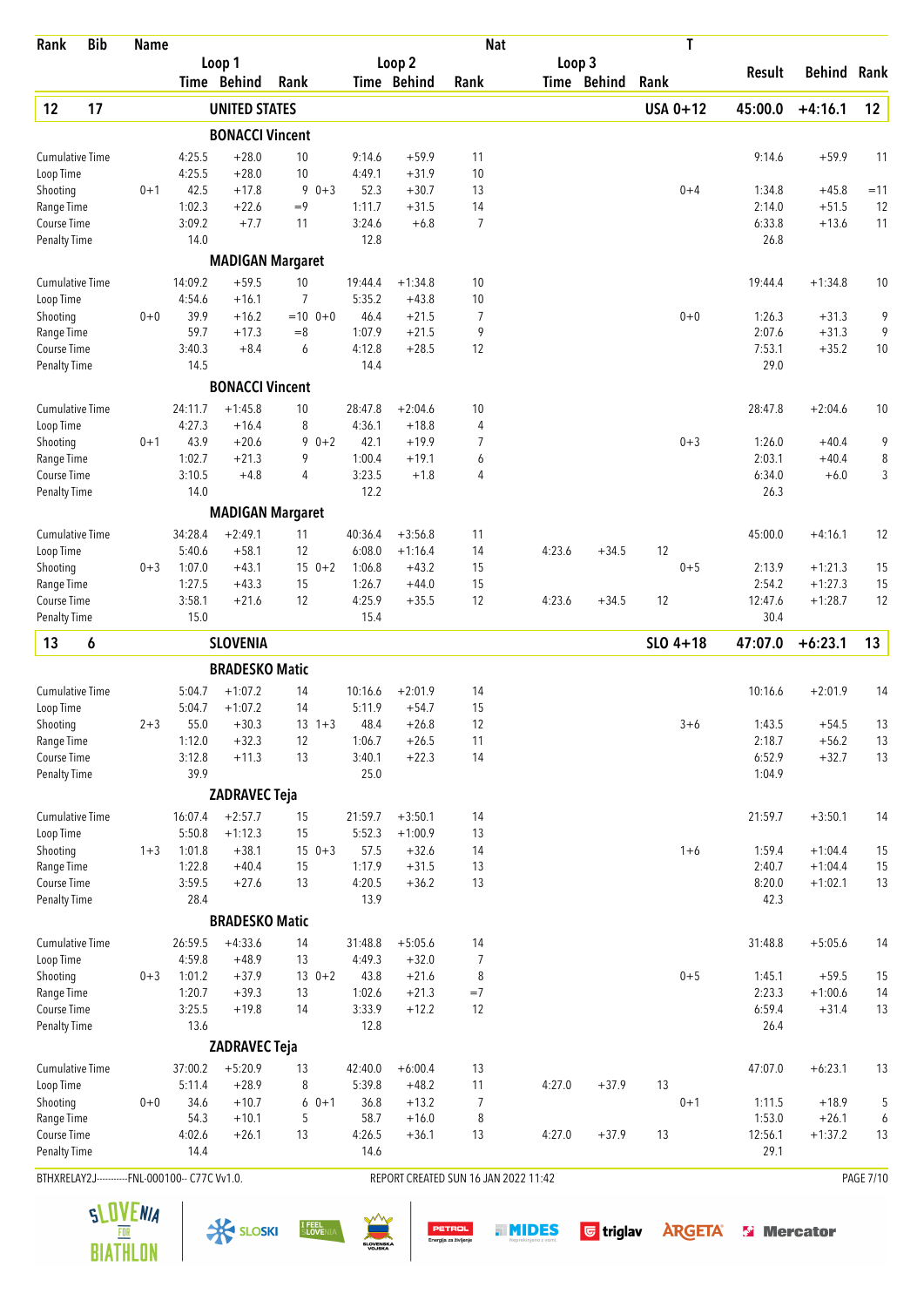| Rank                                           | <b>Bib</b> | <b>Name</b> |                   |                          |                                   |                   |                        | <b>Nat</b>                           |        |             |           | T        |                  |                     |                  |
|------------------------------------------------|------------|-------------|-------------------|--------------------------|-----------------------------------|-------------------|------------------------|--------------------------------------|--------|-------------|-----------|----------|------------------|---------------------|------------------|
|                                                |            |             |                   | Loop 1                   |                                   |                   | Loop <sub>2</sub>      |                                      |        | Loop 3      |           |          | Result           | Behind              | Rank             |
|                                                |            |             |                   | Time Behind              | Rank                              |                   | Time Behind            | Rank                                 |        | Time Behind | Rank      |          |                  |                     |                  |
| 14                                             | 16         |             |                   | <b>MOLDOVA</b>           |                                   |                   |                        |                                      |        |             | $MDA$ 0+6 |          | 48:38.1          | $+7:54.2$           | 14               |
|                                                |            |             |                   | <b>SENDREA Victor</b>    |                                   |                   |                        |                                      |        |             |           |          |                  |                     |                  |
| <b>Cumulative Time</b>                         |            |             | 4:29.6            | $+32.1$                  | 11                                | 9:33.4            | $+1:18.7$              | 12                                   |        |             |           |          | 9:33.4           | $+1:18.7$           | 12               |
| Loop Time                                      |            |             | 4:29.6            | $+32.1$                  | 11                                | 5:03.8            | +46.6                  | 14                                   |        |             |           |          |                  |                     |                  |
| Shooting                                       |            | $0 + 0$     | 38.1<br>59.5      | $+13.4$                  | 8<br>$0 + 0$                      | 54.7              | $+33.1$                | 14                                   |        |             |           | $0 + 0$  | 1:32.8           | $+43.8$             | 10               |
| Range Time<br>Course Time                      |            |             | 3:16.7            | $+19.8$<br>$+15.2$       | 8<br>15                           | 1:11.6<br>3:38.8  | $+31.4$<br>$+21.0$     | 13<br>13                             |        |             |           |          | 2:11.1<br>6:55.5 | $+48.6$<br>$+35.3$  | 11<br>14         |
| <b>Penalty Time</b>                            |            |             | 13.4              |                          |                                   | 13.3              |                        |                                      |        |             |           |          | 26.8             |                     |                  |
|                                                |            |             |                   |                          | <b>CEBOTARI Antonia-Alexandra</b> |                   |                        |                                      |        |             |           |          |                  |                     |                  |
| <b>Cumulative Time</b>                         |            |             | 15:15.7           | $+2:06.0$                | 13                                | 21:41.5           | $+3:31.9$              | 13                                   |        |             |           |          | 21:41.5          | $+3:31.9$           | 13               |
| Loop Time                                      |            |             | 5:42.3            | $+1:03.8$                | 14                                | 6:25.8            | $+1:34.4$              | 14                                   |        |             |           |          |                  |                     |                  |
| Shooting                                       |            | $0 + 0$     | 37.4              | $+13.7$                  | 9<br>$0 + 2$                      | 57.0              | $+32.1$                | 13                                   |        |             |           | $0 + 2$  | 1:34.4           | $+39.4$             | 12               |
| Range Time                                     |            |             | 59.7              | $+17.3$                  | $= 8$                             | 1:19.7            | $+33.3$                | 15                                   |        |             |           |          | 2:19.4           | $+43.1$             | 11               |
| Course Time                                    |            |             | 4:25.7            | $+53.8$                  | 15                                | 4:50.5            | $+1:06.2$              | 15                                   |        |             |           |          | 9:16.2           | $+1:58.3$           | 15               |
| <b>Penalty Time</b>                            |            |             | 16.9              |                          |                                   | 15.5              |                        |                                      |        |             |           |          | 32.5             |                     |                  |
|                                                |            |             |                   | <b>SENDREA Victor</b>    |                                   |                   |                        |                                      |        |             |           |          |                  |                     |                  |
| <b>Cumulative Time</b>                         |            |             | 26:26.0           | $+4:00.1$                | 13                                | 31:20.6           | $+4:37.4$              | 13                                   |        |             |           |          | 31:20.6          | $+4:37.4$           | 13               |
| Loop Time                                      |            |             | 4:44.5            | $+33.6$                  | 11                                | 4:54.6            | $+37.3$                | 9                                    |        |             |           |          |                  |                     |                  |
| Shooting                                       |            | $0 + 0$     | 44.2              | $+20.9$                  | $100 + 0$                         | 32.0              | $+9.8$                 | 5                                    |        |             |           | $0 + 0$  | 1:16.2           | $+30.6$             | 4                |
| Range Time                                     |            |             | 1:03.4            | $+22.0$                  | 10                                | 50.7              | $+9.4$                 | 4                                    |        |             |           |          | 1:54.1           | $+31.4$             | 5                |
| Course Time<br><b>Penalty Time</b>             |            |             | 3:28.1<br>12.9    | $+22.4$                  | 15                                | 3:51.5<br>12.3    | $+29.8$                | 14                                   |        |             |           |          | 7:19.6<br>25.3   | $+51.6$             | 14               |
|                                                |            |             |                   |                          | <b>CEBOTARI Antonia-Alexandra</b> |                   |                        |                                      |        |             |           |          |                  |                     |                  |
|                                                |            |             |                   |                          |                                   |                   |                        |                                      |        |             |           |          |                  |                     |                  |
| <b>Cumulative Time</b><br>Loop Time            |            |             | 37:25.9<br>6:05.3 | $+5:46.6$<br>$+1:22.8$   | 14<br>15                          | 43:41.5<br>6:15.6 | $+7:01.9$<br>$+1:24.0$ | 14<br>15                             | 4:56.6 | $+1:07.5$   | 14        |          | 48:38.1          | $+7:54.2$           | 14               |
| Shooting                                       |            | $0 + 2$     | 47.4              | $+23.5$                  | $11 \t 0+2$                       | 48.0              | $+24.4$                | 13                                   |        |             |           | $0 + 4$  | 1:35.4           | $+42.8$             | 12               |
| Range Time                                     |            |             | 1:09.9            | $+25.7$                  | 12                                | 1:09.9            | $+27.2$                | 13                                   |        |             |           |          | 2:19.8           | $+52.9$             | 12               |
| Course Time                                    |            |             | 4:39.0            | $+1:02.5$                | 15                                | 4:48.5            | $+58.1$                | 15                                   | 4:56.6 | $+1:07.5$   | 14        |          | 14:24.1          | $+3:05.2$           | 15               |
| <b>Penalty Time</b>                            |            |             | 16.4              |                          |                                   | 17.2              |                        |                                      |        |             |           |          | 33.6             |                     |                  |
| 15                                             | 14         |             |                   | <b>GREECE</b>            |                                   |                   |                        |                                      |        |             |           | GRE 4+11 |                  | $50:47.4 + 10:03.5$ | 15               |
|                                                |            |             |                   | <b>GASTIS Athanasios</b> |                                   |                   |                        |                                      |        |             |           |          |                  |                     |                  |
| <b>Cumulative Time</b>                         |            |             | 4:53.3            | $+55.8$                  | 13                                | 10:20.0           | $+2:05.3$              | 16                                   |        |             |           |          | 10:20.0          | $+2:05.3$           | 16               |
| Loop Time                                      |            |             | 4:53.3            | $+55.8$                  | 13                                | 5:26.7            | $+1:09.5$              | 16                                   |        |             |           |          |                  |                     |                  |
| Shooting                                       |            | $0 + 2$     | 1:00.6            | $+35.9$                  | $14 \t 0+2$                       | 1:02.4            | $+40.8$                | 17                                   |        |             |           | $0 + 4$  | 2:03.1           | $+1:14.1$           | 16               |
| Range Time                                     |            |             | 1:20.5            | $+40.8$                  | 14                                | 1:21.9            | $+41.7$                | 17                                   |        |             |           |          | 2:42.4           | $+1:19.9$           | 16               |
| Course Time                                    |            |             | 3:18.8            | $+17.3$                  | 16                                | 3:51.9            | $+34.1$                | 16                                   |        |             |           |          | 7:10.7           | $+50.5$             | 16               |
| Penalty Time                                   |            |             | 13.9              |                          |                                   | 12.8              |                        |                                      |        |             |           |          | 26.8             |                     |                  |
|                                                |            |             |                   |                          | <b>CHARALAMPIDOU Konstantina</b>  |                   |                        |                                      |        |             |           |          |                  |                     |                  |
| <b>Cumulative Time</b>                         |            |             | 15:43.6           | $+2:33.9$                | 14                                | 22:11.5           | $+4:01.9$              | 15                                   |        |             |           |          | 22:11.5          | $+4:01.9$           | 15               |
| Loop Time                                      |            |             | 5:23.6            | $+45.1$                  | 12                                | 6:27.9            | $+1:36.5$              | 16                                   |        |             |           |          |                  |                     |                  |
| Shooting<br>Range Time                         |            | $0 + 0$     | 32.3<br>59.8      | $+8.6$<br>$+17.4$        | $6 + 3$<br>10                     | 58.4<br>1:22.9    | $+33.5$<br>$+36.5$     | 16<br>16                             |        |             |           | $1 + 3$  | 1:30.8<br>2:22.7 | $+35.8$<br>$+46.4$  | $=10$<br>12      |
| Course Time                                    |            |             | 4:07.9            | $+36.0$                  | 14                                | 4:34.4            | $+50.1$                | 14                                   |        |             |           |          | 8:42.3           | $+1:24.4$           | 14               |
| Penalty Time                                   |            |             | 15.9              |                          |                                   | 30.6              |                        |                                      |        |             |           |          | 46.5             |                     |                  |
|                                                |            |             |                   | <b>GASTIS Athanasios</b> |                                   |                   |                        |                                      |        |             |           |          |                  |                     |                  |
| <b>Cumulative Time</b>                         |            |             | 27:48.2           | $+5:22.3$                | 15                                | 33:53.5           | $+7:10.3$              | 15                                   |        |             |           |          | 33:53.5          | $+7:10.3$           | 15               |
| Loop Time                                      |            |             | 5:36.7            | $+1:25.8$                | 15                                | 6:05.3            | $+1:48.0$              | 16                                   |        |             |           |          |                  |                     |                  |
| Shooting                                       |            | $1 + 3$     | 1:13.1            | $+49.8$                  | $15 \t2+0$                        | 1:15.4            | $+53.2$                | 16                                   |        |             |           | $3 + 3$  | 2:28.5           | $+1:42.9$           | 16               |
| Range Time                                     |            |             | 1:30.9            | $+49.5$                  | 15                                | 1:35.1            | $+53.8$                | 16                                   |        |             |           |          | 3:06.0           | $+1:43.3$           | 16               |
| Course Time                                    |            |             | 3:39.3            | $+33.6$                  | 16                                | 3:52.0            | $+30.3$                | 15                                   |        |             |           |          | 7:31.3           | $+1:03.3$           | 16               |
| <b>Penalty Time</b>                            |            |             | 26.5              |                          |                                   | 38.1              |                        |                                      |        |             |           |          | 1:04.6           |                     |                  |
|                                                |            |             |                   |                          | <b>CHARALAMPIDOU Konstantina</b>  |                   |                        |                                      |        |             |           |          |                  |                     |                  |
| <b>Cumulative Time</b>                         |            |             | 39:35.5           | $+7:56.2$                | 15                                | 45:38.9           | $+8:59.3$              | 15                                   |        |             |           |          | 50:47.4          | $+10:03.5$          | 15               |
| Loop Time                                      |            |             | 5:42.0<br>23.9    | $+59.5$                  | 13                                | 6:03.4            | $+1:11.8$              | 13                                   | 5:08.5 | $+1:19.4$   | 15        |          |                  |                     |                  |
| Shooting<br>Range Time                         |            | $0 + 0$     | 1:03.5            | $0.0\,$<br>$+19.3$       | $0 + 1$<br>$\mathbf{1}$<br>8      | 38.7<br>1:02.5    | $+15.1$<br>$+19.8$     | 9<br>11                              |        |             |           | $0 + 1$  | 1:02.6<br>2:06.0 | $+10.0$<br>$+39.1$  | 3<br>10          |
| Course Time                                    |            |             | 4:22.6            | $+46.1$                  | 14                                | 4:44.9            | $+54.5$                | 14                                   | 5:08.5 | $+1:19.4$   | 15        |          | 14:16.0          | $+2:57.1$           | 14               |
| <b>Penalty Time</b>                            |            |             | 15.9              |                          |                                   | 16.0              |                        |                                      |        |             |           |          | 31.9             |                     |                  |
| BTHXRELAY2J-----------FNL-000100-- C77C Vv1.0. |            |             |                   |                          |                                   |                   |                        | REPORT CREATED SUN 16 JAN 2022 11:42 |        |             |           |          |                  |                     | <b>PAGE 8/10</b> |

 $\frac{1}{\sqrt{2}}$  SLOSKI  $\frac{1}{2}$  SLOSKI  $\frac{1}{2}$   $\frac{1}{2}$   $\frac{1}{2}$   $\frac{1}{2}$   $\frac{1}{2}$   $\frac{1}{2}$   $\frac{1}{2}$   $\frac{1}{2}$   $\frac{1}{2}$   $\frac{1}{2}$   $\frac{1}{2}$   $\frac{1}{2}$   $\frac{1}{2}$   $\frac{1}{2}$   $\frac{1}{2}$   $\frac{1}{2}$   $\frac{1}{2}$   $\frac{1}{2}$   $\frac{$ 



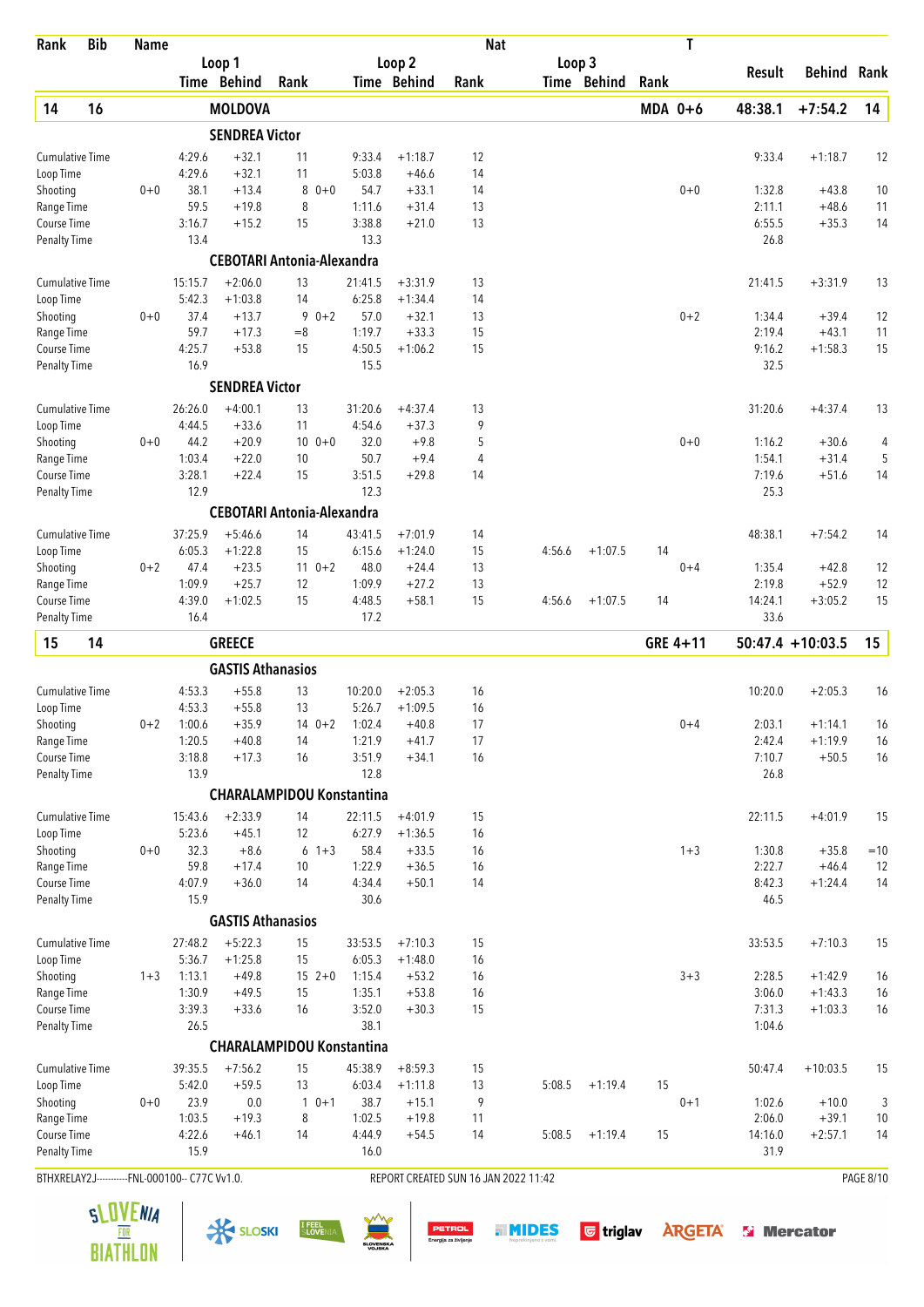| Rank                                | <b>Bib</b> | <b>Name</b>     |                                                |                        |                               |                     |                        |                       | <b>Nat</b>                           | T              |                    |                      |           |
|-------------------------------------|------------|-----------------|------------------------------------------------|------------------------|-------------------------------|---------------------|------------------------|-----------------------|--------------------------------------|----------------|--------------------|----------------------|-----------|
|                                     |            |                 |                                                | Loop 1<br>Time Behind  | Rank                          |                     | Loop 2<br>Time Behind  | Rank                  | Loop 3<br>Time Behind                | Rank           | Result             | <b>Behind Rank</b>   |           |
| 16                                  | 15         |                 |                                                |                        | <b>BOSNIA AND HERZEGOVINA</b> |                     |                        |                       |                                      | <b>BIH</b>     | LAP                |                      | 16        |
|                                     |            |                 |                                                | <b>VUKOVIC Aleksa</b>  |                               |                     |                        |                       |                                      |                |                    |                      |           |
| Cumulative Time                     |            |                 | 5:19.8                                         | $+1:22.3$              | 16                            | 10:18.4             | $+2:03.7$              | 15                    |                                      |                | 10:18.4            | $+2:03.7$            | 15        |
| Loop Time                           |            |                 | 5:19.8                                         | $+1:22.3$              | 16                            | 4:58.6              | $+41.4$                | 13                    |                                      |                |                    |                      |           |
| Shooting                            |            | $1 + 3$         | 1:15.5                                         | $+50.8$                | $16 \t 0+2$                   | 45.0                | $+23.4$                | 9                     |                                      | $1 + 5$        | 2:00.6             | $+1:11.6$            | 14        |
| Range Time                          |            |                 | 1:35.7                                         | $+56.0$                | 16                            | 1:03.8              | $+23.6$                | 9                     |                                      |                | 2:39.5             | $+1:17.0$            | 15        |
| Course Time                         |            |                 | 3:16.2                                         | $+14.7$                | 14                            | 3:41.8              | $+24.0$                | 15                    |                                      |                | 6:58.0             | $+37.8$              | 15        |
| <b>Penalty Time</b>                 |            |                 | 27.8                                           |                        |                               | 12.9                |                        |                       |                                      |                | 40.7               |                      |           |
|                                     |            |                 |                                                | <b>PLAKALOVIC Sara</b> |                               |                     |                        |                       |                                      |                |                    |                      |           |
| Cumulative Time                     |            |                 | 17:03.1                                        | $+3:53.4$              | 16                            | 25:30.6             | $+7:21.0$              | 16                    |                                      |                | 25:30.6            | $+7:21.0$            | 16        |
| Loop Time                           |            |                 | 6:44.7                                         | $+2:06.2$              | 17                            | 8:27.5              | $+3:36.1$              | 17                    |                                      |                |                    |                      |           |
| Shooting                            |            | $0 + 1$         | 1:37.2                                         | $+1:13.5$              | $17 \t3+3$                    | 2:05.4              | $+1:40.5$              | 17                    |                                      | $3 + 4$        | 3:42.7             | $+2:47.7$            | 17        |
| Range Time                          |            |                 | 2:00.6                                         | $+1:18.2$              | 17                            | 2:27.4              | $+1:41.0$              | 17                    |                                      |                | 4:28.0             | $+2:51.7$            | 17        |
| Course Time                         |            |                 | 4:27.8<br>16.3                                 | $+55.9$                | 16                            | 4:57.0<br>1:03.0    | $+1:12.7$              | 17                    |                                      |                | 9:24.8<br>1:19.4   | $+2:06.9$            | 17        |
| <b>Penalty Time</b>                 |            |                 |                                                | <b>VUKOVIC Aleksa</b>  |                               |                     |                        |                       |                                      |                |                    |                      |           |
|                                     |            |                 |                                                |                        |                               |                     |                        |                       |                                      |                |                    |                      |           |
| <b>Cumulative Time</b>              |            |                 | 31:28.7                                        | $+9:02.8$              | 16                            | 36:37.7             | $+9:54.5$              | 16                    |                                      |                | 36:37.7            | $+9:54.5$            | 16        |
| Loop Time                           |            |                 | 5:58.1                                         | $+1:47.2$              | 16                            | 5:09.0              | $+51.7$                | 14                    |                                      |                |                    |                      |           |
| Shooting                            |            | $3 + 3$         | 1:18.0                                         | $+54.7$                | $160+0$                       | 22.5<br>1:13.2      | $+0.3$                 | $\overline{2}$<br>13  |                                      | $3 + 3$        | 1:40.5             | $+54.9$              | 12        |
| Range Time<br>Course Time           |            |                 | 1:37.4<br>3:24.8                               | $+56.0$<br>$+19.1$     | 16<br>13                      | 3:56.6              | $+31.9$<br>$+34.9$     | 16                    |                                      |                | 2:50.6<br>7:21.4   | $+1:27.9$<br>$+53.4$ | 15<br>15  |
| <b>Penalty Time</b>                 |            |                 | 55.8                                           |                        |                               |                     |                        |                       |                                      |                |                    |                      |           |
|                                     |            |                 |                                                | <b>PLAKALOVIC Sara</b> |                               |                     |                        |                       |                                      |                |                    |                      |           |
|                                     |            |                 |                                                |                        |                               |                     |                        |                       |                                      |                |                    |                      |           |
| Cumulative Time                     |            |                 |                                                |                        |                               |                     |                        |                       |                                      |                |                    |                      |           |
| Loop Time                           |            |                 |                                                |                        |                               |                     |                        |                       |                                      |                |                    |                      |           |
| Shooting<br>Range Time              |            |                 |                                                |                        | 16                            |                     |                        | 16                    |                                      |                |                    |                      | 16        |
| Course Time                         |            |                 |                                                |                        |                               |                     |                        |                       |                                      |                |                    |                      |           |
| <b>Penalty Time</b>                 |            |                 |                                                |                        |                               |                     |                        |                       |                                      |                |                    |                      |           |
| 17                                  | 12         |                 |                                                | <b>SERBIA</b>          |                               |                     |                        |                       |                                      | <b>SRB</b>     | LAP                |                      | 17        |
|                                     |            |                 |                                                |                        |                               |                     |                        |                       |                                      |                |                    |                      |           |
|                                     |            |                 |                                                |                        | <b>HODZIC Abdulkerim</b>      |                     |                        |                       |                                      |                |                    | $+6:05.5$            |           |
| <b>Cumulative Time</b><br>Loop Time |            |                 | 6:04.1<br>6:04.1                               | $+2:06.6$<br>$+2:06.6$ | 17<br>17                      | 14:20.2<br>8:16.1   | $+6:05.5$<br>$+3:58.9$ | 17<br>17              |                                      |                | 14:20.2            |                      | 17        |
| Shooting                            |            | $1 + 3$         | 2:18.0                                         | $+1:53.3$              | $17 \t1+2$                    | 57.7                | $+36.1$                | 15                    |                                      | $2 + 5$        | 3:15.8             | $+2:26.8$            | 17        |
| Range Time                          |            |                 | 1:37.3                                         | $+57.6$                | 17                            | 1:20.6              | $+40.4$                | 16                    |                                      |                | 2:57.9             | $+1:35.4$            | 17        |
| Course Time                         |            |                 | 3:58.3                                         | $+56.8$                | 17                            | 4:29.2              | $+1:11.4$              | 17                    |                                      |                | 8:27.5             | $+2:07.3$            | 17        |
| <b>Penalty Time</b>                 |            |                 | 28.5                                           |                        |                               | 2:26.3              |                        |                       |                                      |                | 2:54.9             |                      |           |
|                                     |            |                 |                                                | <b>HODZIC Dzenana</b>  |                               |                     |                        |                       |                                      |                |                    |                      |           |
| Cumulative Time                     |            |                 | 20:44.2                                        | $+7:34.5$              | 17                            | 27:11.2             | $+9:01.6$              | 17                    |                                      |                | 27:11.2            | $+9:01.6$            | 17        |
| Loop Time                           |            |                 | 6:24.0                                         | $+1:45.5$              | 16                            | 6:27.0              | $+1:35.6$              | 15                    |                                      |                |                    |                      |           |
| Shooting                            |            | $0 + 2$         | 1:12.3                                         | $+48.6$                | $16 \t 0+1$                   | 54.0                | $+29.1$                | 11                    |                                      | $0 + 3$        | 2:06.3             | $+1:11.3$            | 16        |
| Range Time                          |            |                 | 1:38.3                                         | $+55.9$                | 16                            | 1:18.6              | $+32.2$                | 14                    |                                      |                | 2:56.9             | $+1:20.6$            | 16        |
| Course Time                         |            |                 | 4:30.7                                         | $+58.8$                | 17                            | 4:53.0              | $+1:08.7$              | 16                    |                                      |                | 9:23.7             | $+2:05.8$            | 16        |
| <b>Penalty Time</b>                 |            |                 | 15.0                                           |                        |                               | 15.3                |                        |                       |                                      |                | 30.3               |                      |           |
|                                     |            |                 |                                                |                        | <b>HODZIC Abdulkerim</b>      |                     |                        |                       |                                      |                |                    |                      |           |
| <b>Cumulative Time</b>              |            |                 |                                                | $33:24.1 + 10:58.2$    | 17                            |                     | $40:09.0 + 13:25.8$    | 17                    |                                      |                | 40:09.0            | $+13:25.8$           | 17        |
| Loop Time                           |            |                 | 6:12.9                                         | $+2:02.0$              | 17                            | 6:44.9              | $+2:27.6$              | 17                    |                                      |                |                    |                      |           |
| Shooting                            |            | $0 + 0$         | 1:20.6                                         | $+57.3$                | $17 \t2+3$                    | 1:47.5              | $+1:25.3$              | 17                    |                                      | $2 + 3$        | 3:08.1             | $+2:22.5$            | 17        |
| Range Time                          |            |                 | 1:42.6                                         | $+1:01.2$              | 17                            | 1:52.6              | $+1:11.3$              | 17                    |                                      |                | 3:35.2             | $+2:12.5$            | 17        |
| Course Time                         |            |                 | 4:16.0                                         | $+1:10.3$              | 17                            | 4:19.0              | $+57.3$                | 17                    |                                      |                | 8:35.0             | $+2:07.0$            | 17        |
| <b>Penalty Time</b>                 |            |                 | 14.3                                           |                        |                               | 33.2                |                        |                       |                                      |                | 47.5               |                      |           |
|                                     |            |                 |                                                | <b>HODZIC Dzenana</b>  |                               |                     |                        |                       |                                      |                |                    |                      |           |
| <b>Cumulative Time</b>              |            |                 |                                                |                        |                               |                     |                        |                       |                                      |                |                    |                      |           |
| Loop Time                           |            |                 |                                                |                        |                               |                     |                        |                       |                                      |                |                    |                      |           |
| Shooting                            |            |                 |                                                |                        | 17                            |                     |                        | 17                    |                                      |                |                    |                      | 17        |
| Range Time                          |            |                 |                                                |                        |                               |                     |                        |                       |                                      |                |                    |                      |           |
| Course Time                         |            |                 |                                                |                        |                               |                     |                        |                       |                                      |                |                    |                      |           |
| Penalty Time                        |            |                 |                                                |                        |                               |                     |                        |                       |                                      |                |                    |                      |           |
|                                     |            |                 | BTHXRELAY2J-----------FNL-000100-- C77C Vv1.0. |                        |                               |                     |                        |                       | REPORT CREATED SUN 16 JAN 2022 11:42 |                |                    |                      | PAGE 9/10 |
|                                     |            | <b>SLOVENIA</b> |                                                |                        |                               |                     |                        |                       |                                      |                |                    |                      |           |
|                                     |            | FOR             |                                                | <b>X SLOSKI</b>        | I FEEL<br>SLOVENIA            |                     |                        | <b>PETROL</b>         | <b>G</b> triglav<br><b>HINDES</b>    | <b>ARGETA®</b> | <b>Si</b> Mercator |                      |           |
|                                     |            | <b>BIATHLON</b> |                                                |                        |                               | SLOVENSKA<br>VOJSKA |                        | Energija za življenje |                                      |                |                    |                      |           |